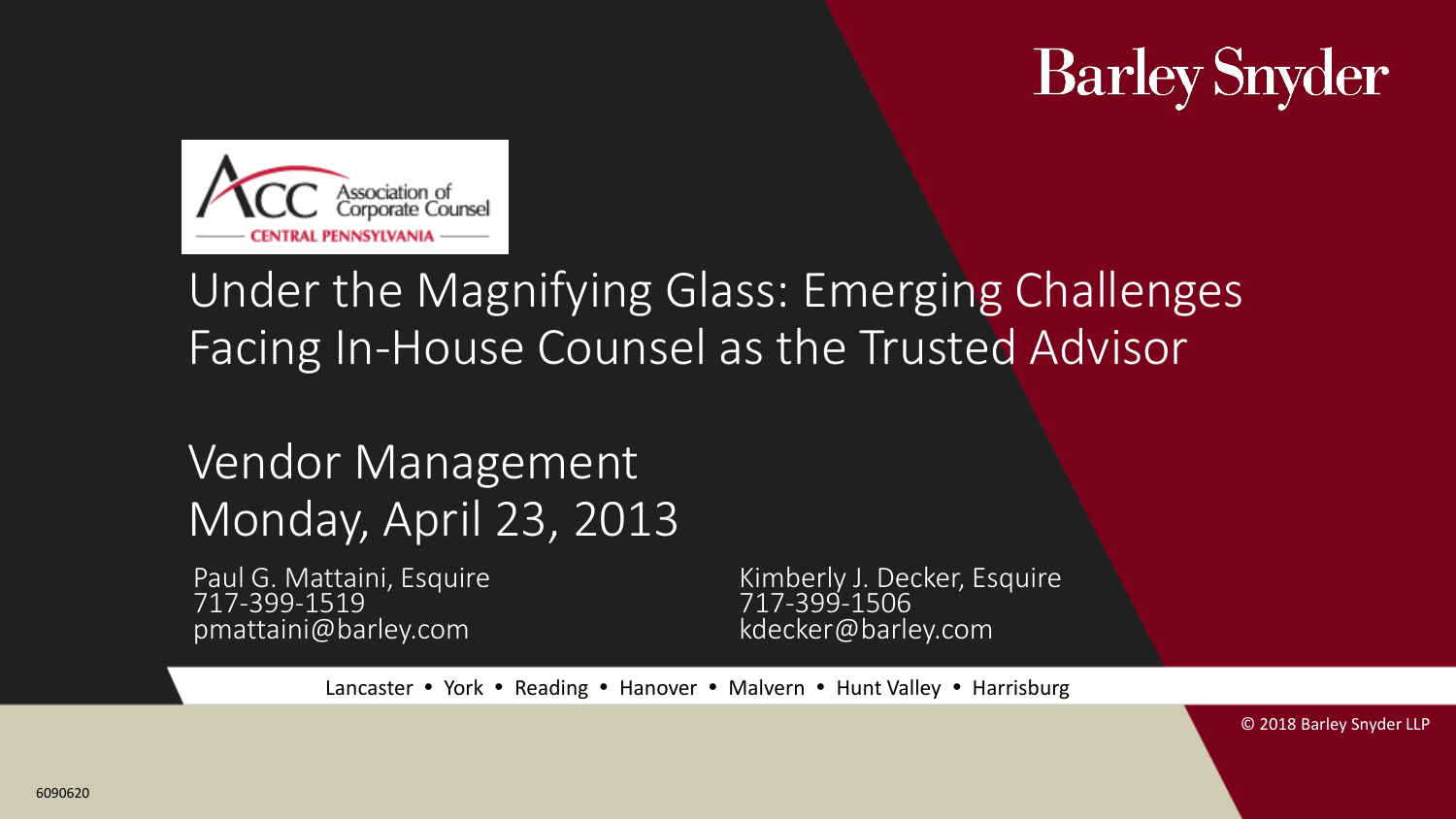## Vendor Management

Today's Topics:

2

- 1. Increased emphasis on Risk Management generally
- 2. Risk Management in the context of Vendor Management
- 3. Vendor Management in the context of managing outside counsel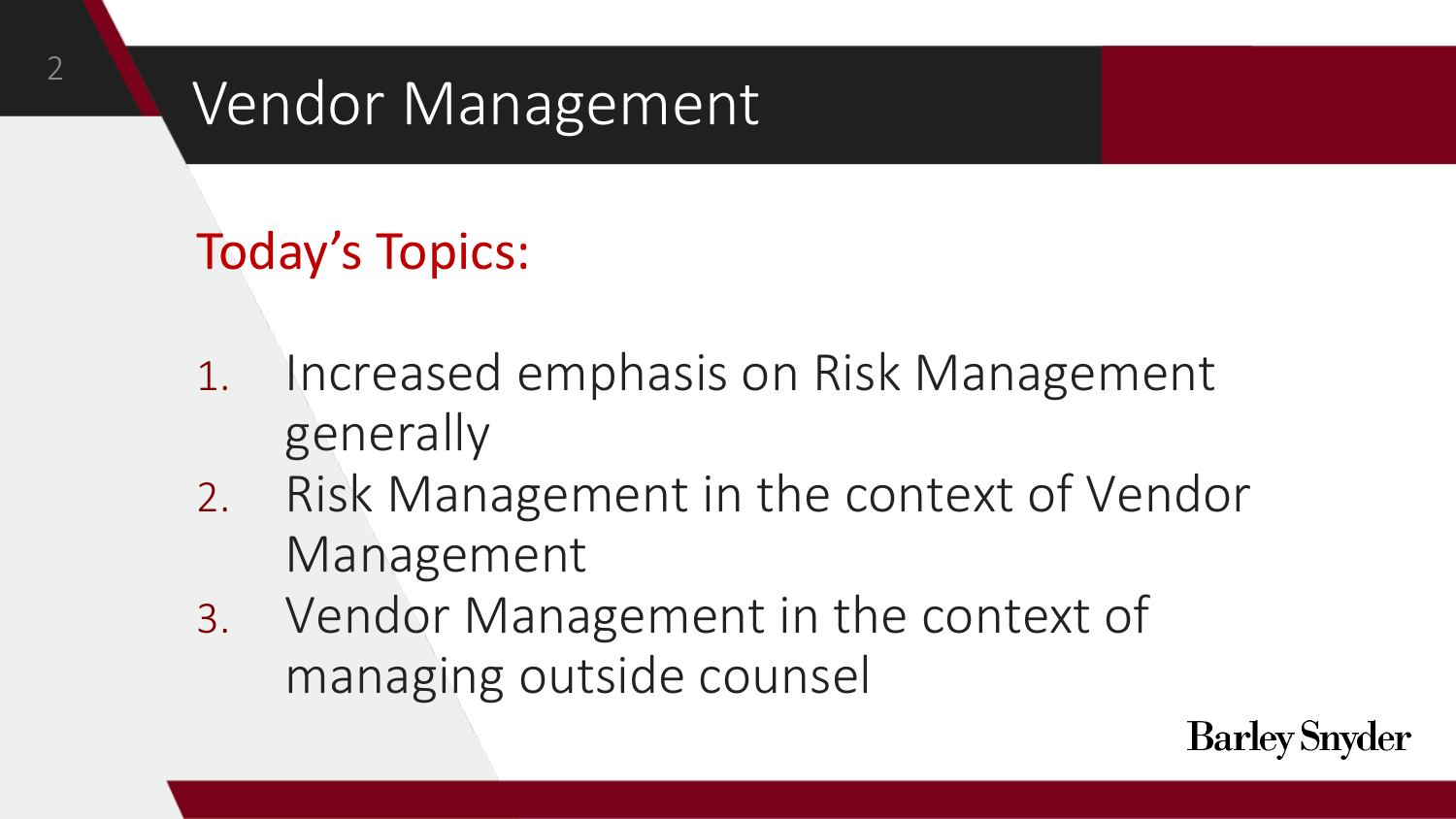3

- •Topic has received increased attention recently
	- Particularly in the case of Cyber Security

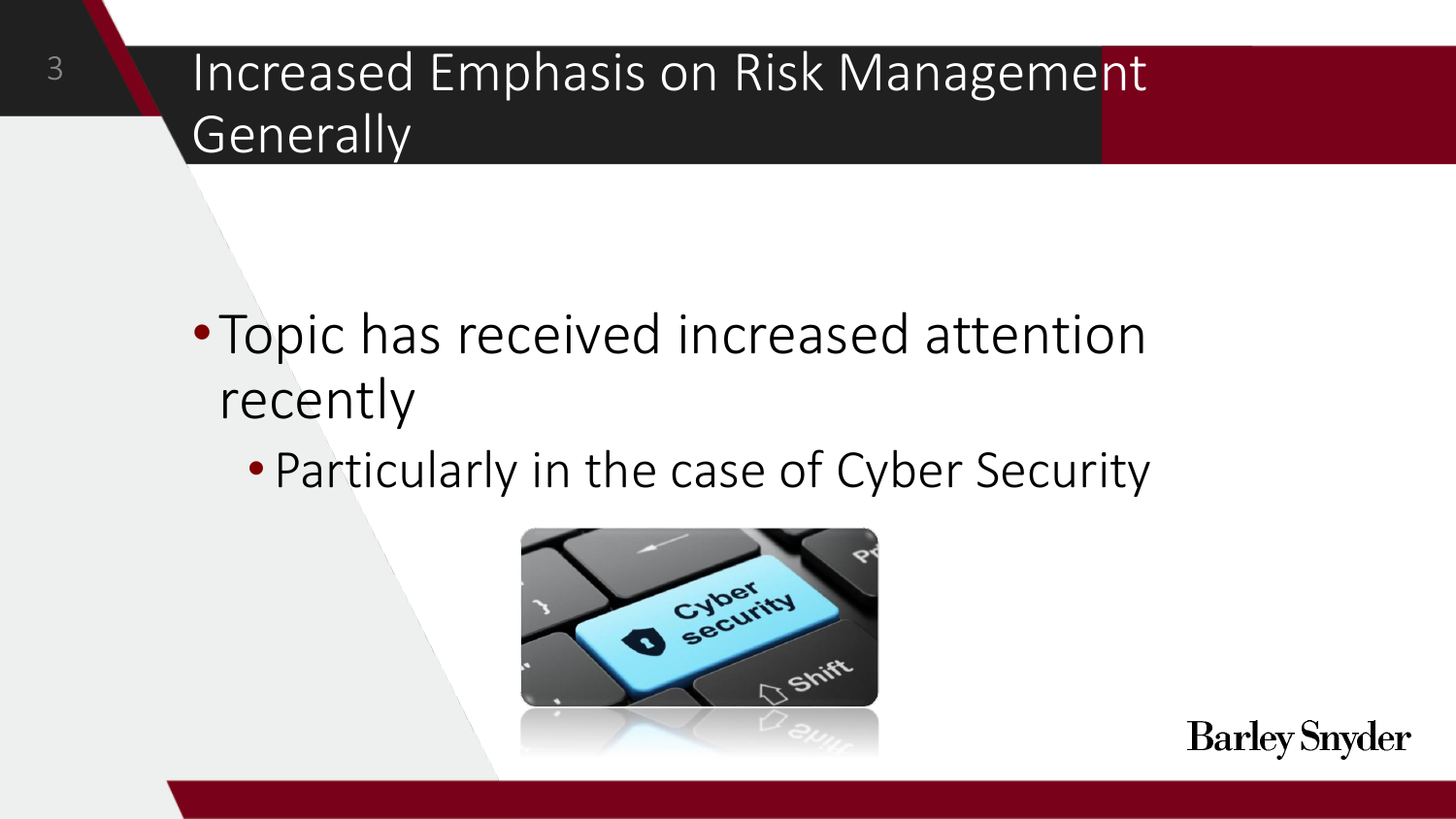- Process For Developing Risk Management Framework
	- Risk appetite statement

4

- Risk appetite is the amount of risk, on a broad level, an organization is willing to accept in pursuit of value
- A risk appetite statement is a formal board approved statement of how much risk the entity is willing to accept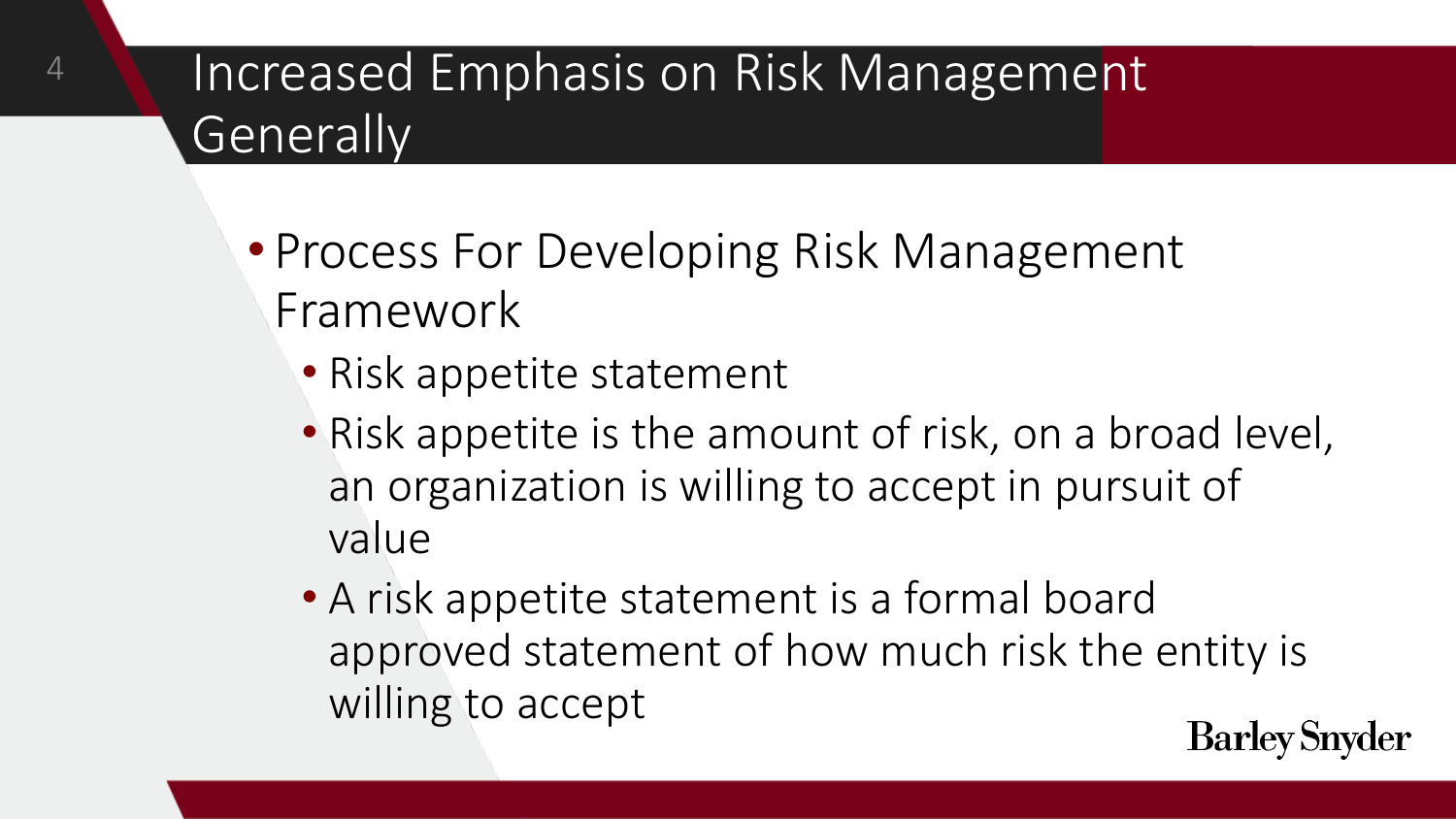#### The Board of Directors Role in Risk Management

- Define and Organize Risks
	- Operational Risk
	- Compliance Risk
	- Reputation Risk
	- Strategic Risk
	- Financial Risk
- Assign Rules and Responsibilities
	- Board of Directors
	- Senior Management Team
	- Finance, Compliance and Legal Teams
	- Division Leaders

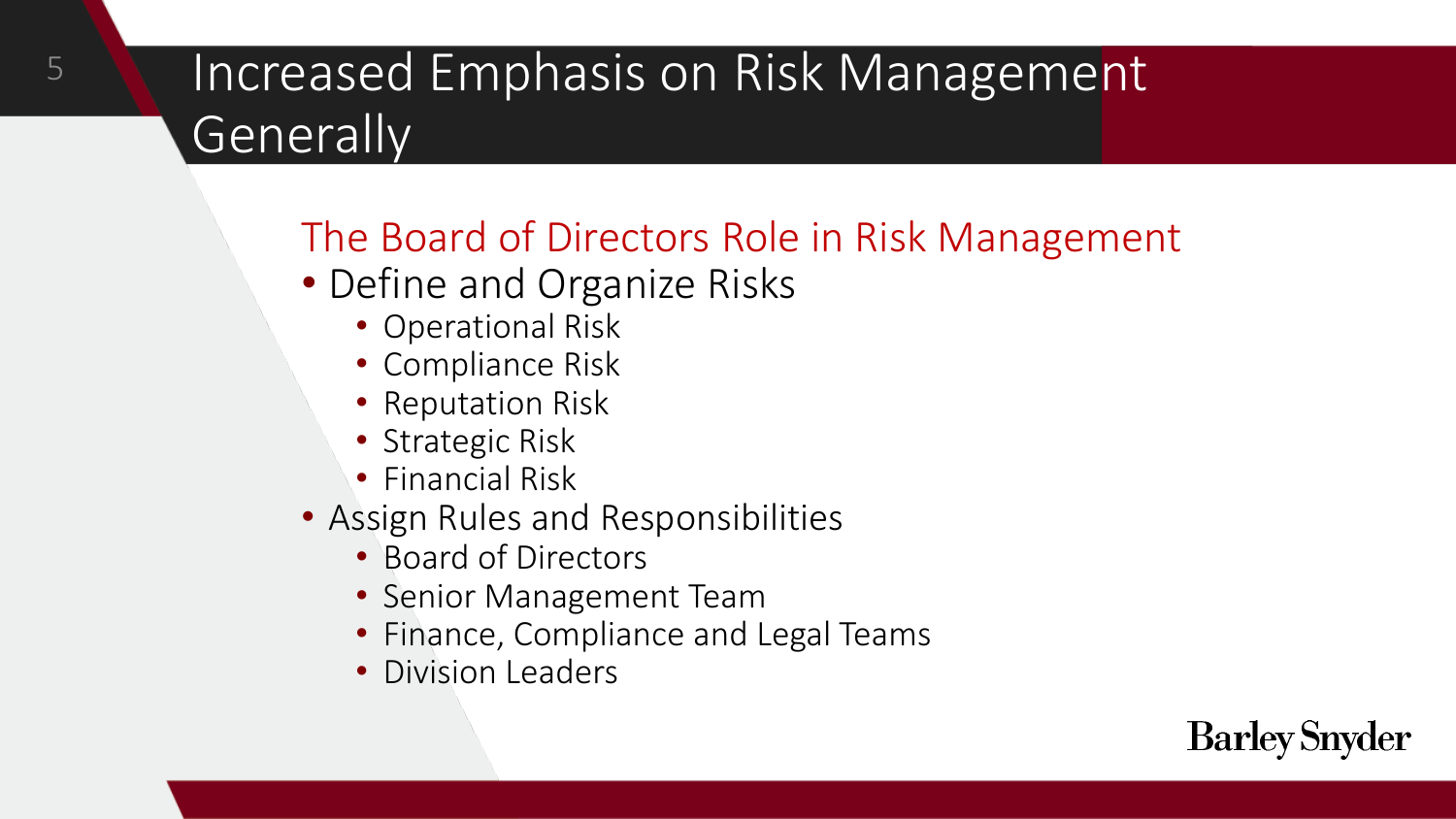#### The Board of Directors Role in Risk Management

- Implement Programs
	- Risk assessments should be conducted periodically to ensure applicable risks are identified and measured timely. Risk assessments will likely be done on specific categories of risk and assessment criteria will include monetary and non-monetary considerations as well as qualitative factors
	- Assessed risks should be quantified through measurable metrics
	- Formalized internal control programs, including periodic testing and monitoring for effectiveness mitigate inherent risks
	- Insurance and other methods may be used to transfer some remaining risks
	- Remaining risks are then monitored and reported upon periodically. The level of reporting depends upon the risk and the recipient's responsibility

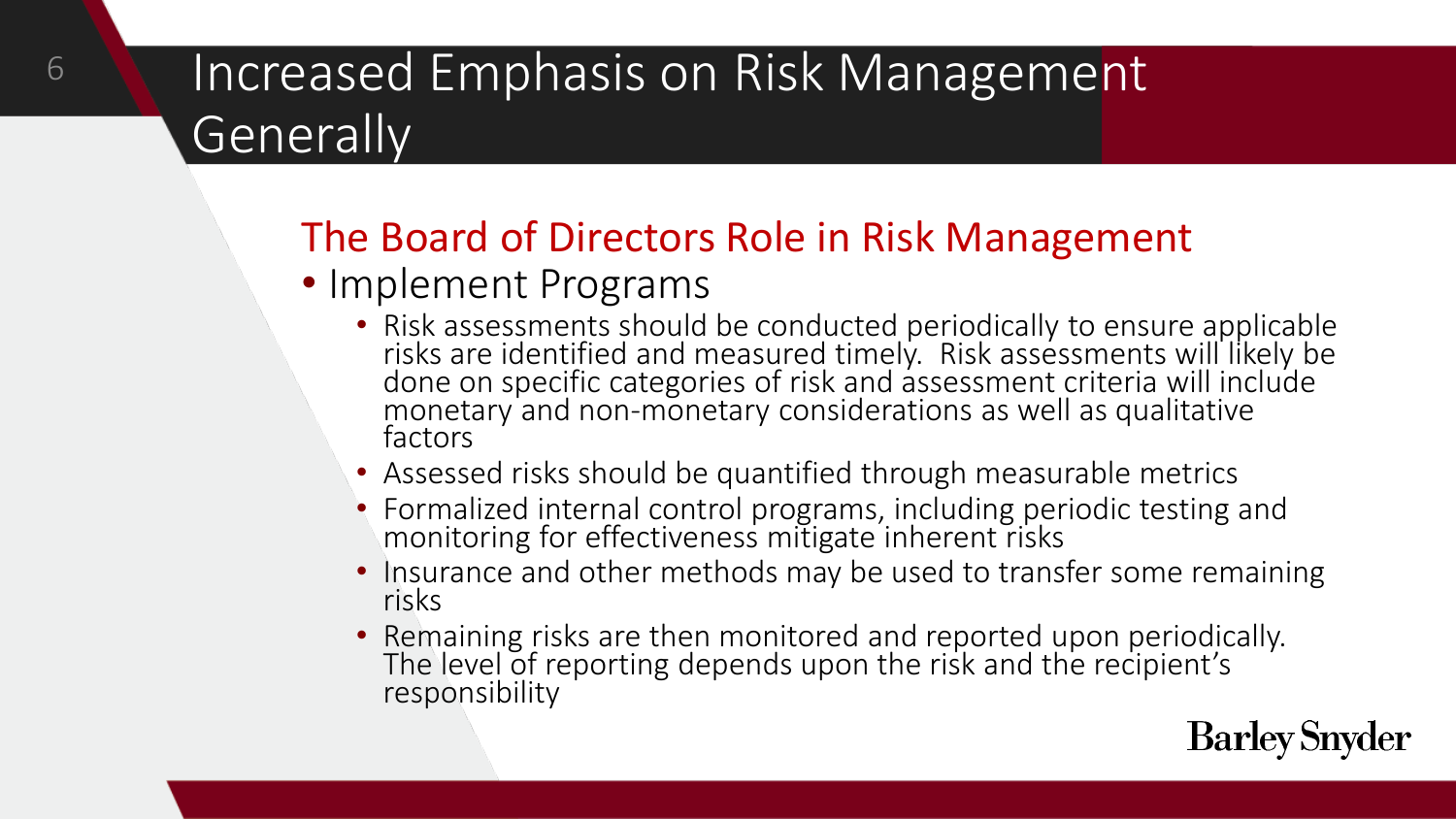#### The Board of Directors Role in Risk Management

- Establish Ownership & Accountability
	- Provide oversight and establish risk governance through policy
	- Set the tone for risk culture

7

- Approve risk appetite statement a risk framework
- Monitor risks through established regular updates
- Provide independent, informed credible challenges of management's assumptions, biases and opinions of risk
- Receive assurance of risk management effectiveness from internal audit

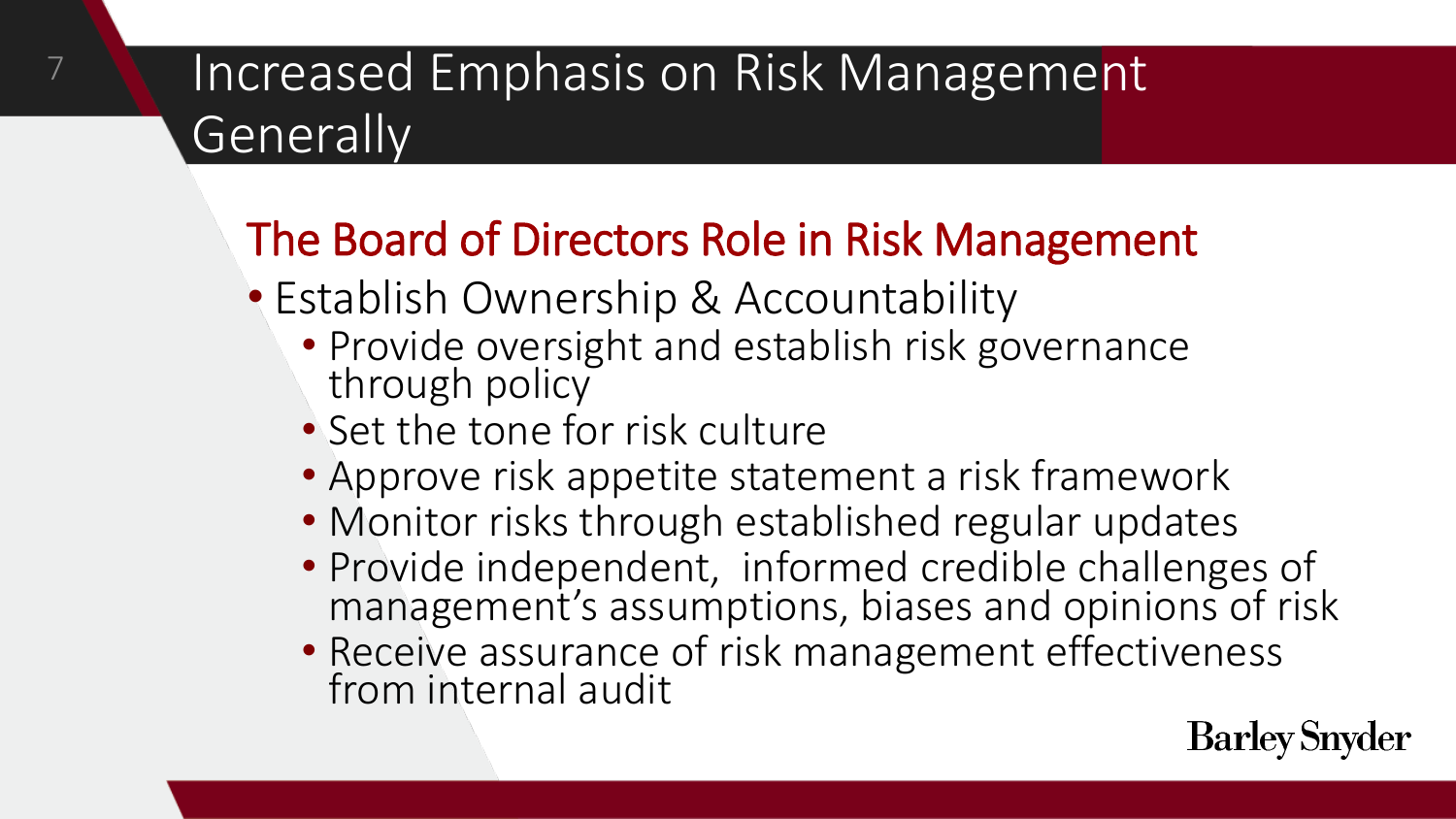#### The Board of Directors Role in Risk Management

- Understand the entity's risk philosophy and concur with the entity's risk appetite
- Know the extent to which management has established effective enterprise risk management of the organization
- Review the entity's portfolio of risk and consider it against the entity's risk appetite
- Be apprised of the most significant risks and whether management is responding appropriately

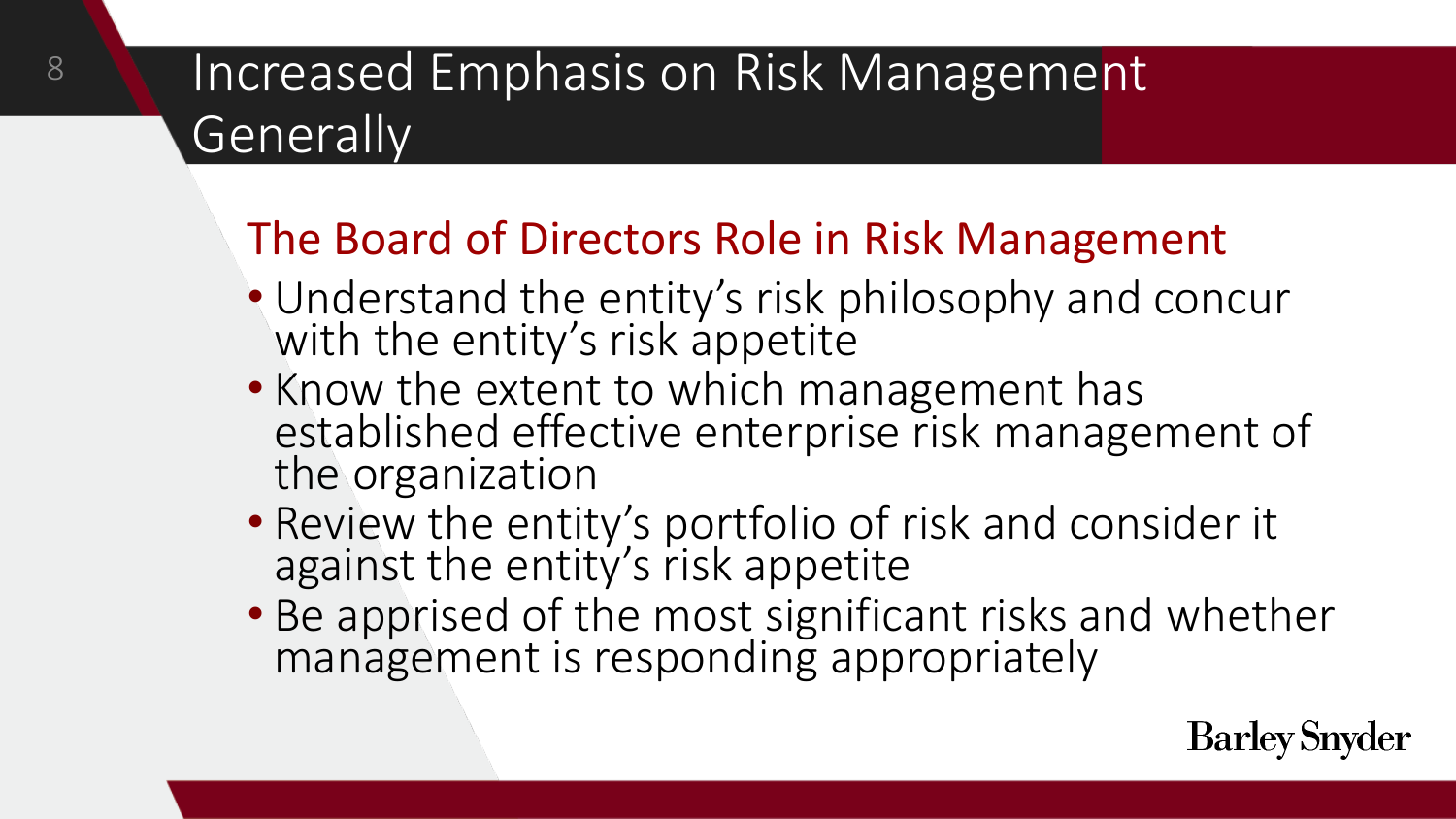#### The Board of Directors Role in Risk Management

- Questions for the Board
	- Does the Board have the right expertise to provide risk management oversight?
	- Is the Board structured to provide sufficient time for risk management oversight?
	- Is the Board holding management accountable for achieving its stated strategic objectives?
	- Is the Board sufficiently independent?
	- Is the Board using external experts and the independent internal Audit function to gain assurance over the risk management practices and information?

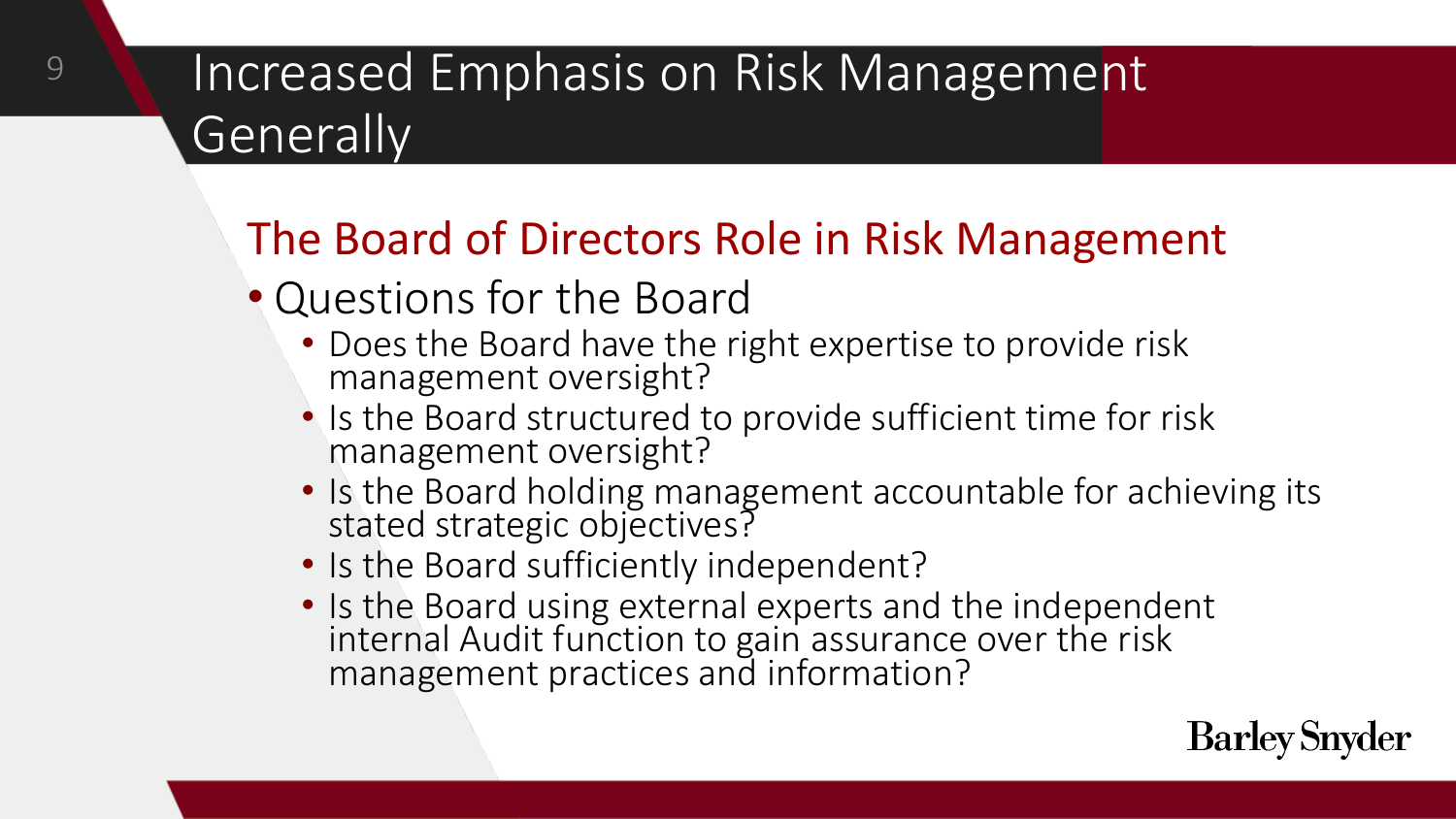#### Board's Legal Responsibility

10

- The Business Judgment Rule applies
	- Traditionally a low standard
- However, the Board may not simply blindly rely on management
- Recent claims against Boards in cyber security and compliance generally, whether or not ultimately successful, merit a review of the Board's responsibilities in this area

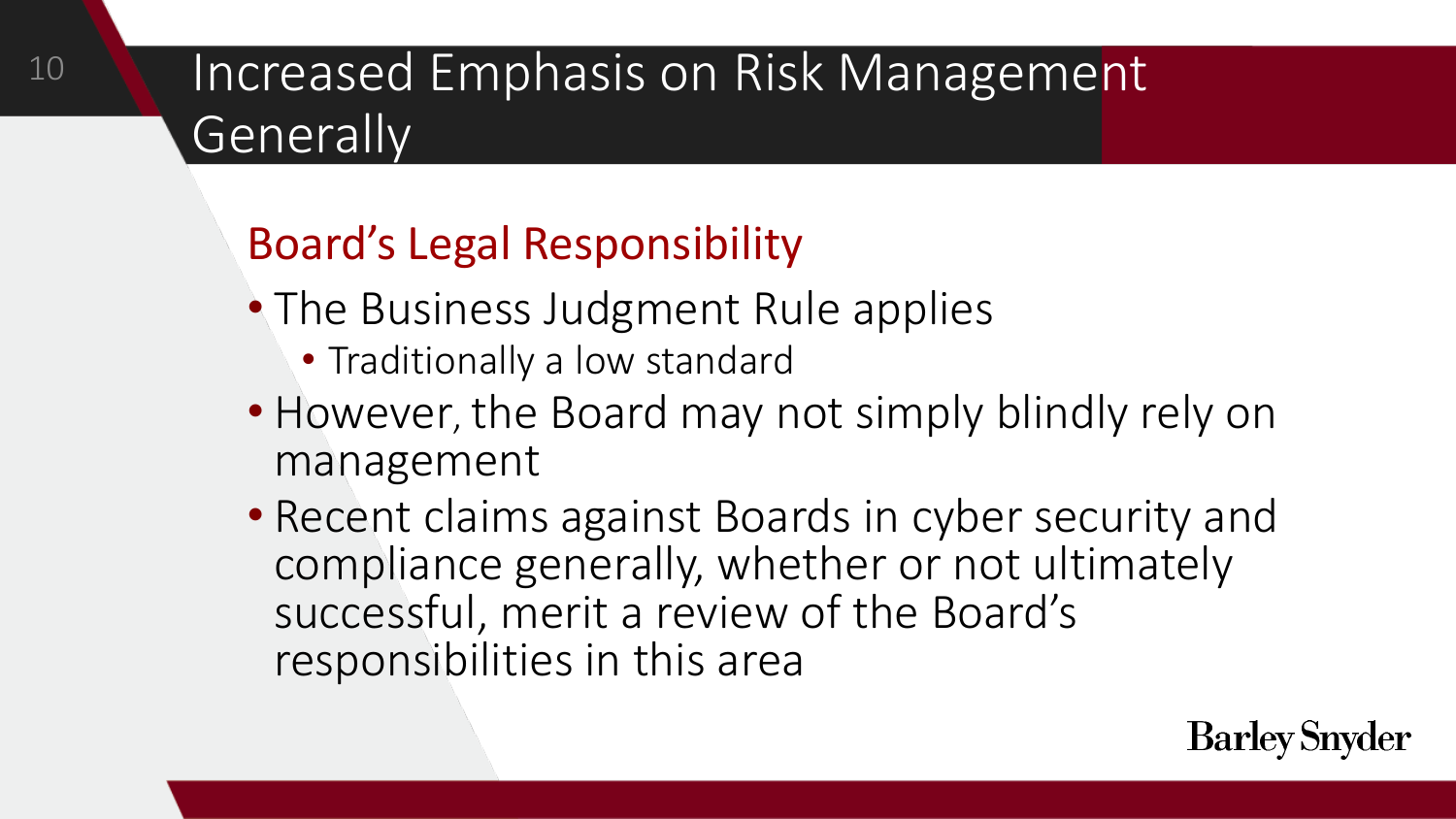### Board's Legal Responsibility

11

- The duty of care and the duty of loyalty are the two main fiduciary duties of directors
- •Delaware (and other states) have created a "Duty of Oversight". Also called "Caremark" duties in Delaware
- This is a corporate compliance related duty, as interpreted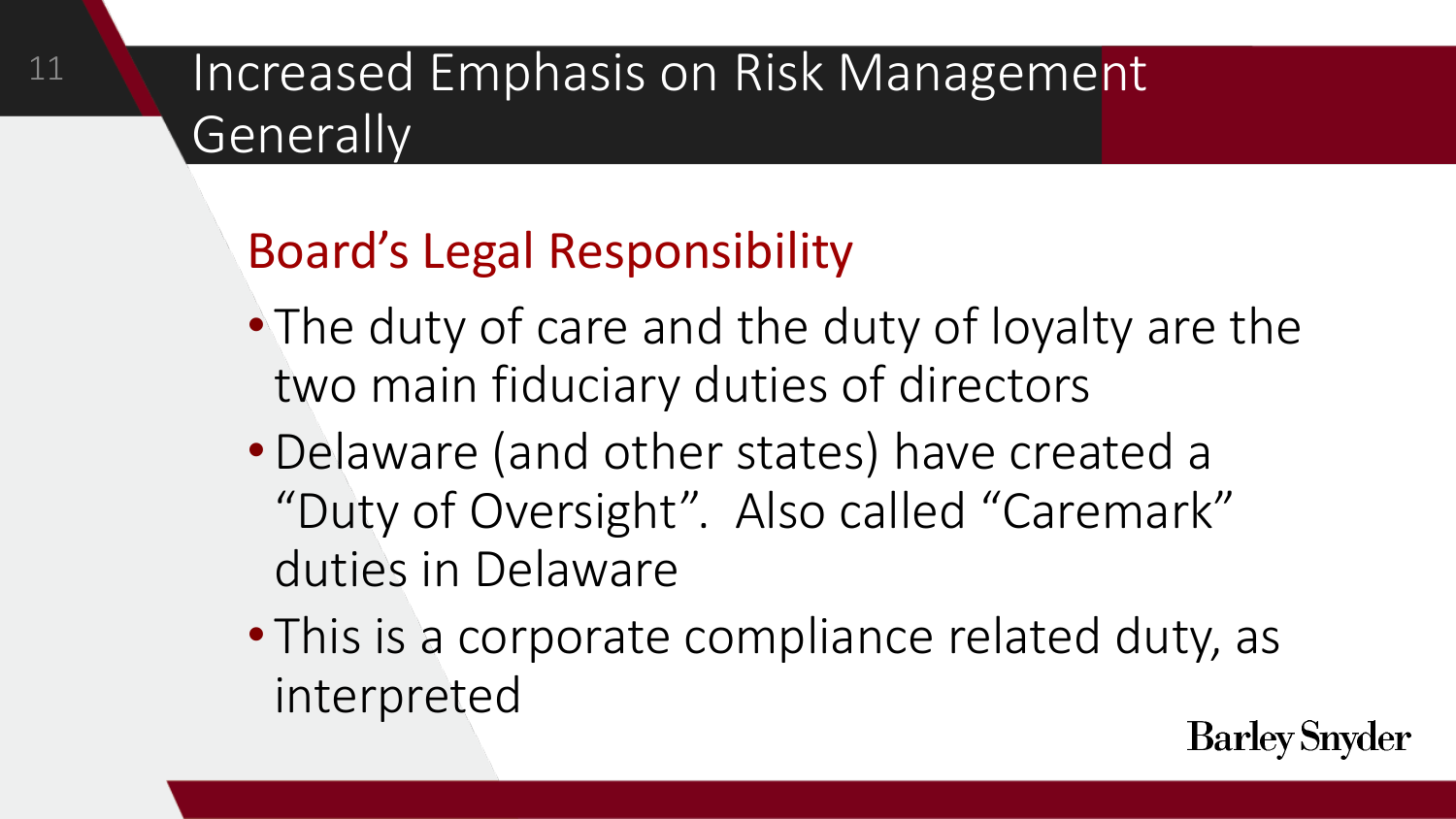## Increased Emphasis on Risk Management Generally<sup>'</sup>

#### Board's Legal Responsibility

- 1996 Caremark: directors have an affirmative duty to establish and exercise oversight over some form of internal compliance activity
- Requires a good faith attempt to establish a corporate information and reporting system
- "Red flags" versus "yellow flags"; No oversight versus flawed oversight
	- Failure to meaningfully respond to a troubling, continuing pattern of noncompliance
	- Knowing approval of a business strategy that specifically incorporates illegal actions
	- Tolerance of operations that knowingly defy law
	- "Utter failure" of the information reporting system

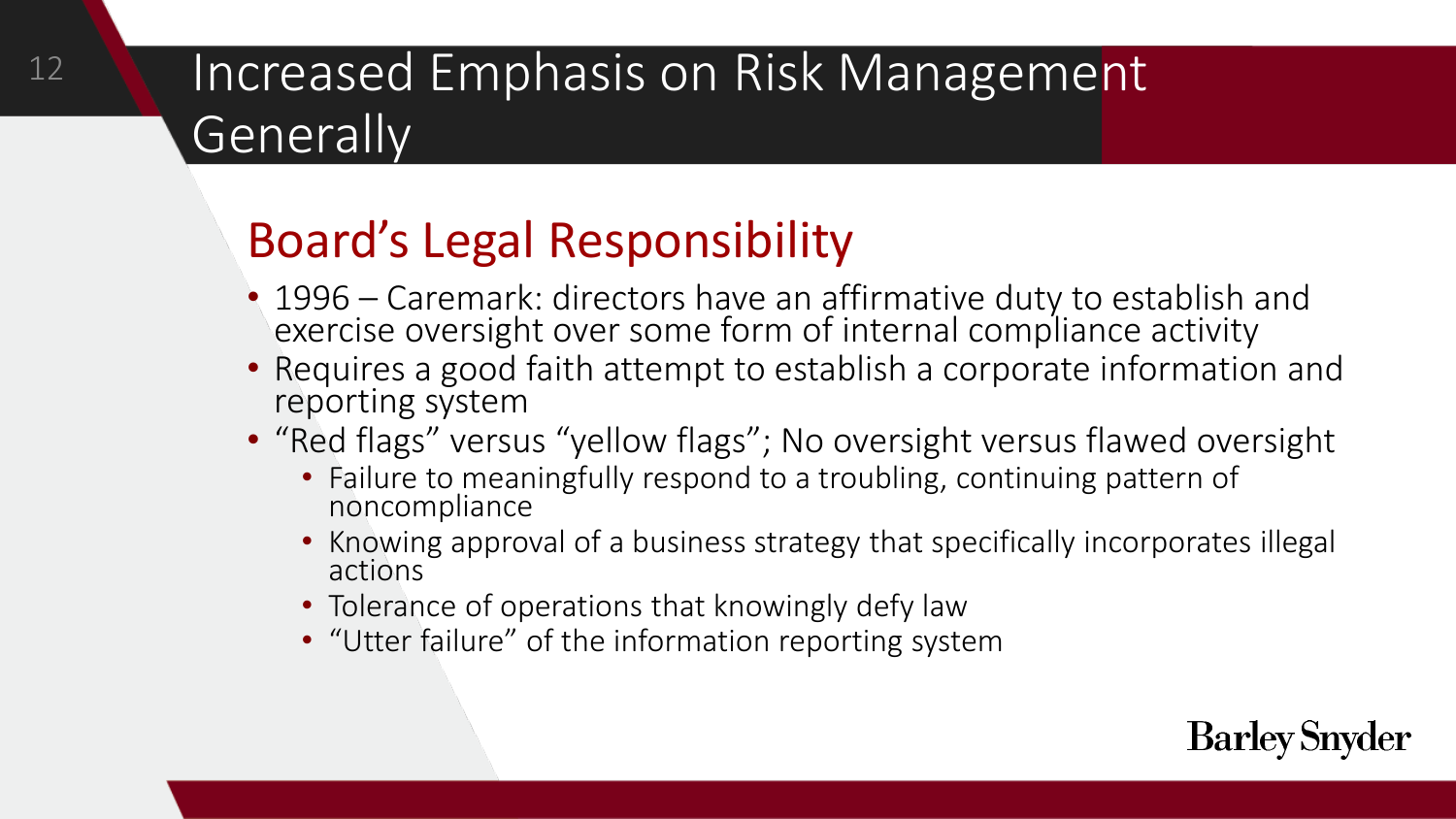### Board's Legal Responsibility

- Even if there might not be legally liability:
	- Reputational harm to directors and the company even from a "win" (because, again, bad faith is a low standard)
	- Flawed or inattentive oversight may pass a Caremark claim challenge, but could also affect availability of D&O coverage and indemnification protection fi there are breaches of common law duties of care and loyalty?
- Is there a compliance mechanism in place?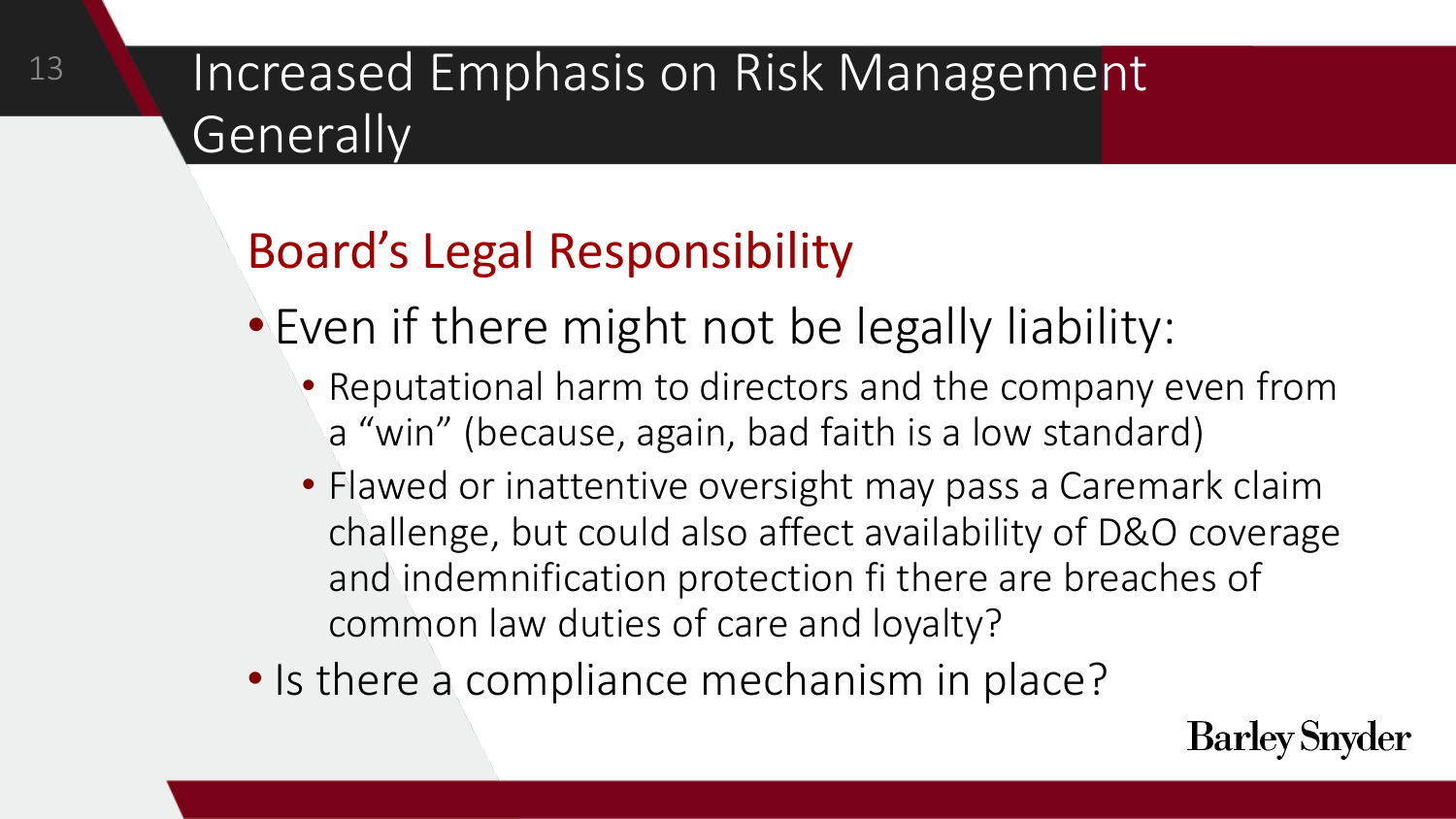## Board's Legal Responsibility

- Ability to appreciate the types of information and activity that might be a "red flag"
	- Regulatory climate for your company
	- What is the internal compliance program and how is it supposed to work?
	- Can you identify patterns of conduct that may rise to the level of creating "actual knowledge"
		- Whistle blower reports
		- Letters to the board or audit committee
		- Numerous and related civil claims
	- Understanding the extent to which corporate ethics are embedded across all levels of employees

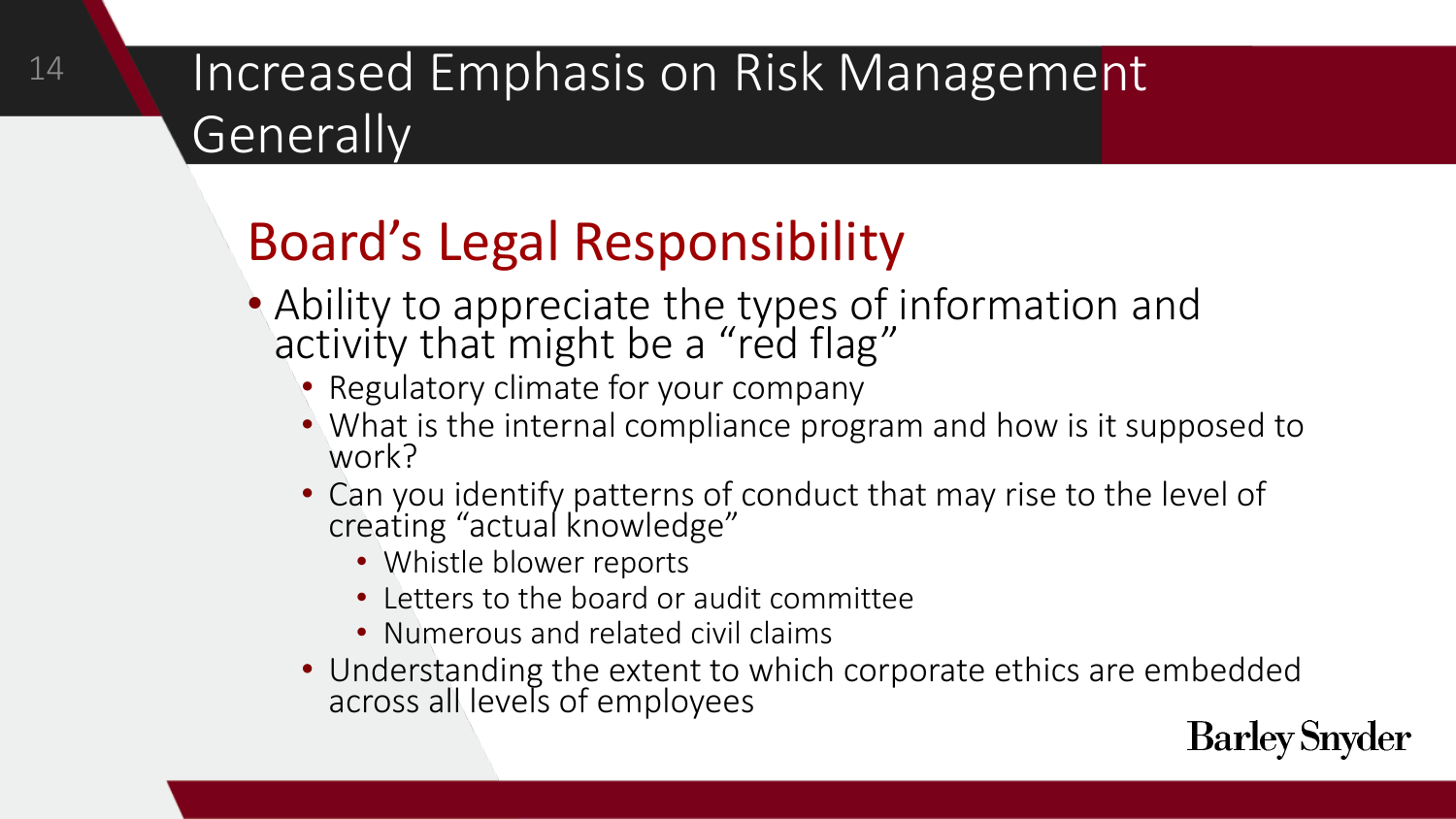#### Risk Management in the Context of Vendor Management<sup>(1)</sup>

15

• It is inevitable that an organization will use outside parties to perform some functions, some of which will be "critical"

 $(1)$  This portion of our presentation relies heavily on the Office of the Comptroller of the Currency Bulletin 2013-29 "Third Party Relationship: risk Management Guidance issued on October 20, 2013: "A bank's use of third parties does not diminish the responsibility of its board of directors and senior management to ensure that the activity is performed in a safe and sound manner and in compliance with applicable laws."

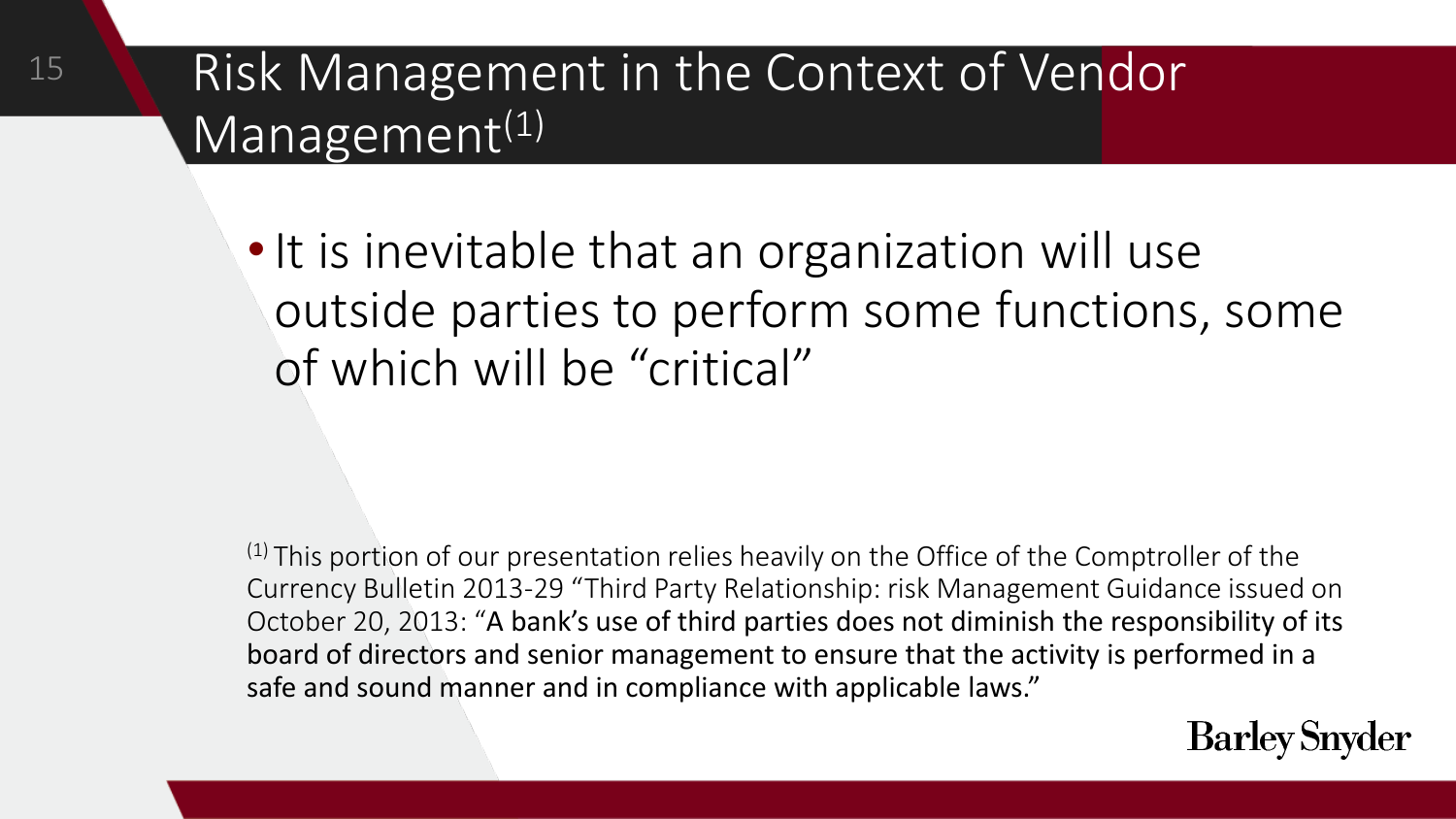16

- •The OCC has made the following points as to risk management of third party relationships of national banks:
	- A bank should adopt risk management processes commensurate with the level of risk and complexity of its third-party relationships.
	- A bank should ensure comprehensive risk management and oversight of third-party relationships involving critical activities.

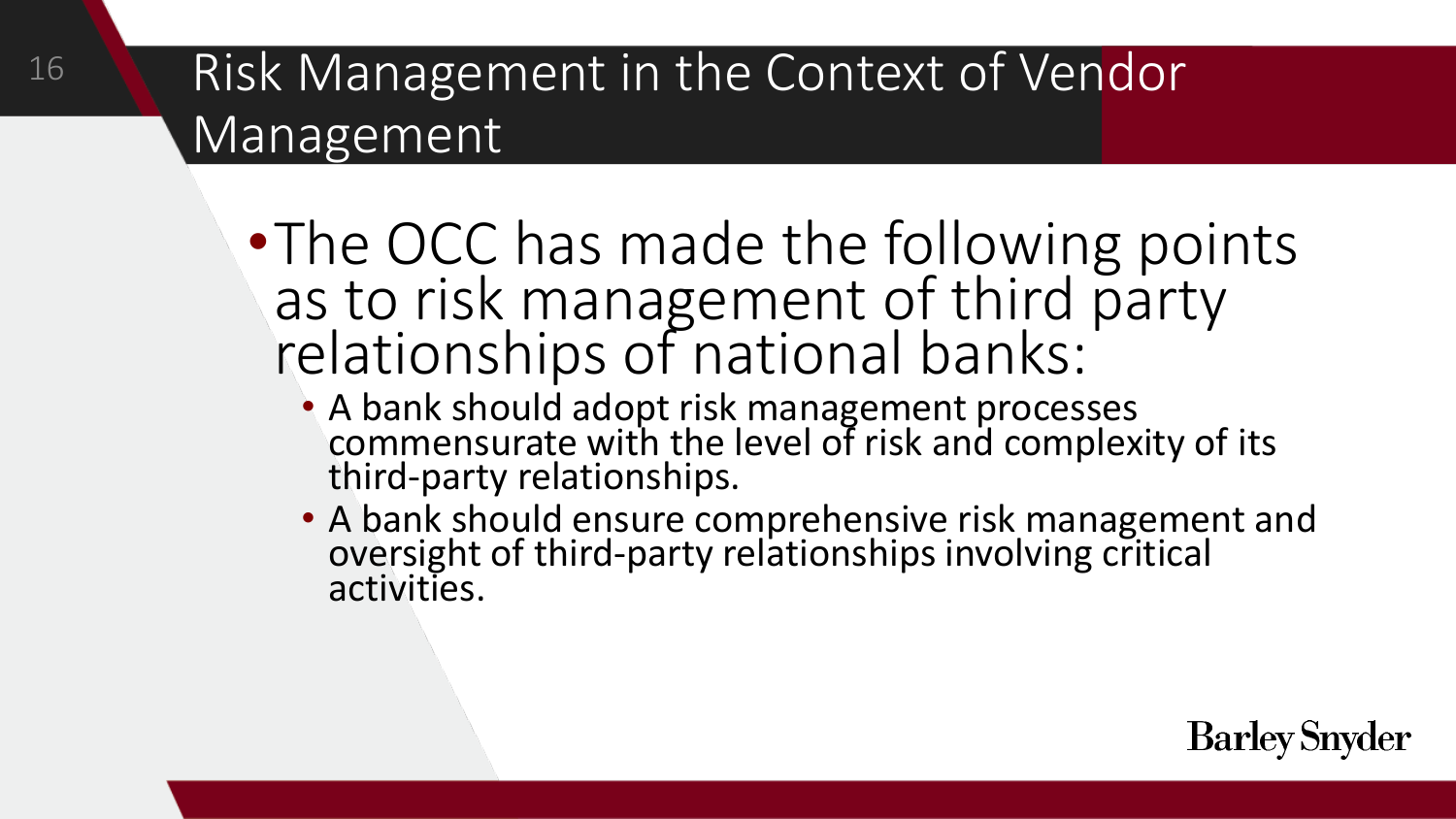17

- An effective risk management process throughout the life cycle of the relationship includes
	- plans that outline the bank's strategy, identify the inherent risks of the activity, and detail how the bank selects, assesses, and oversees the third party.
	- proper due diligence in selecting a third party.

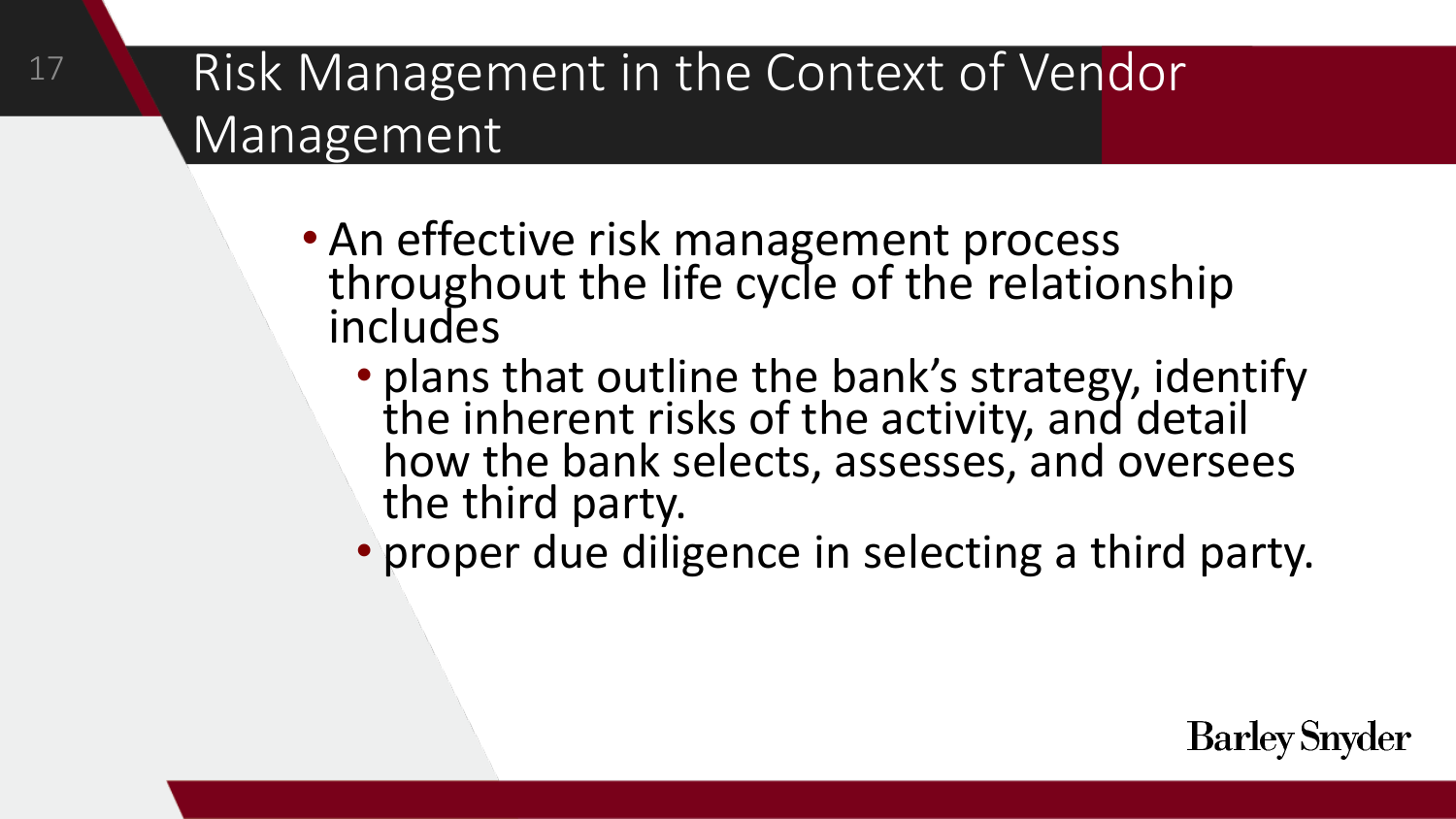- written contracts that outline the rights and responsibilities of all parties.
- ongoing monitoring of the third party's activities and performance.
- contingency plans for terminating the relationship in an effective manner.
- clear roles and responsibilities for overseeing and managing the relationship and risk management process.
- Documentation and reporting that facilitates oversight, accountability, monitoring, and risk management.
- Independent reviews that allow bank management to determine that the bank's process aligns with its strategy and effectively manages risks.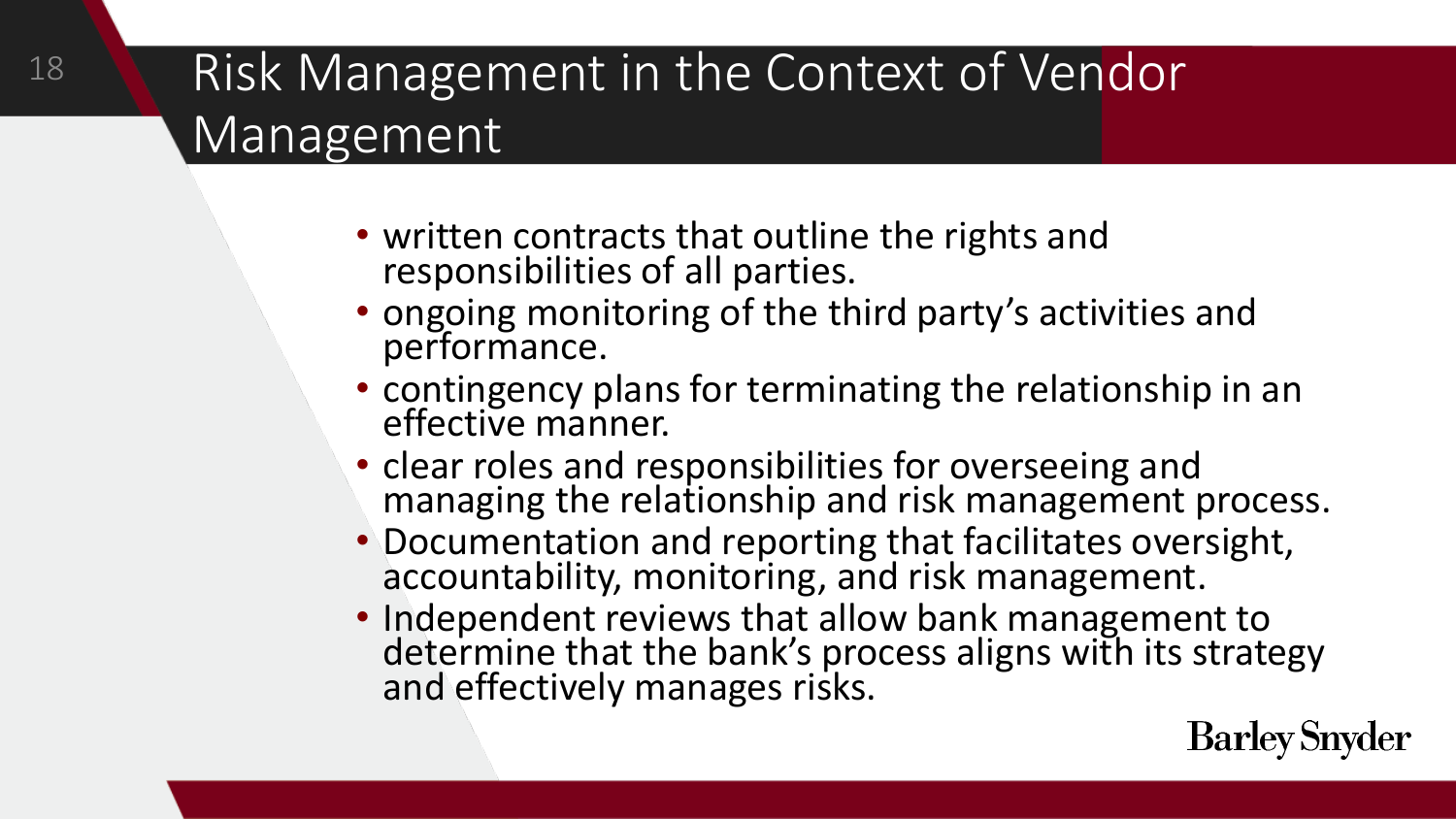- An effective third-party risk management process follows a continuous life cycle for all relationships and incorporates the following phrases:
	- Planning
	- Due diligence and third-party selection
	- Contract negotiation
	- Ongoing monitoring
	- Termination

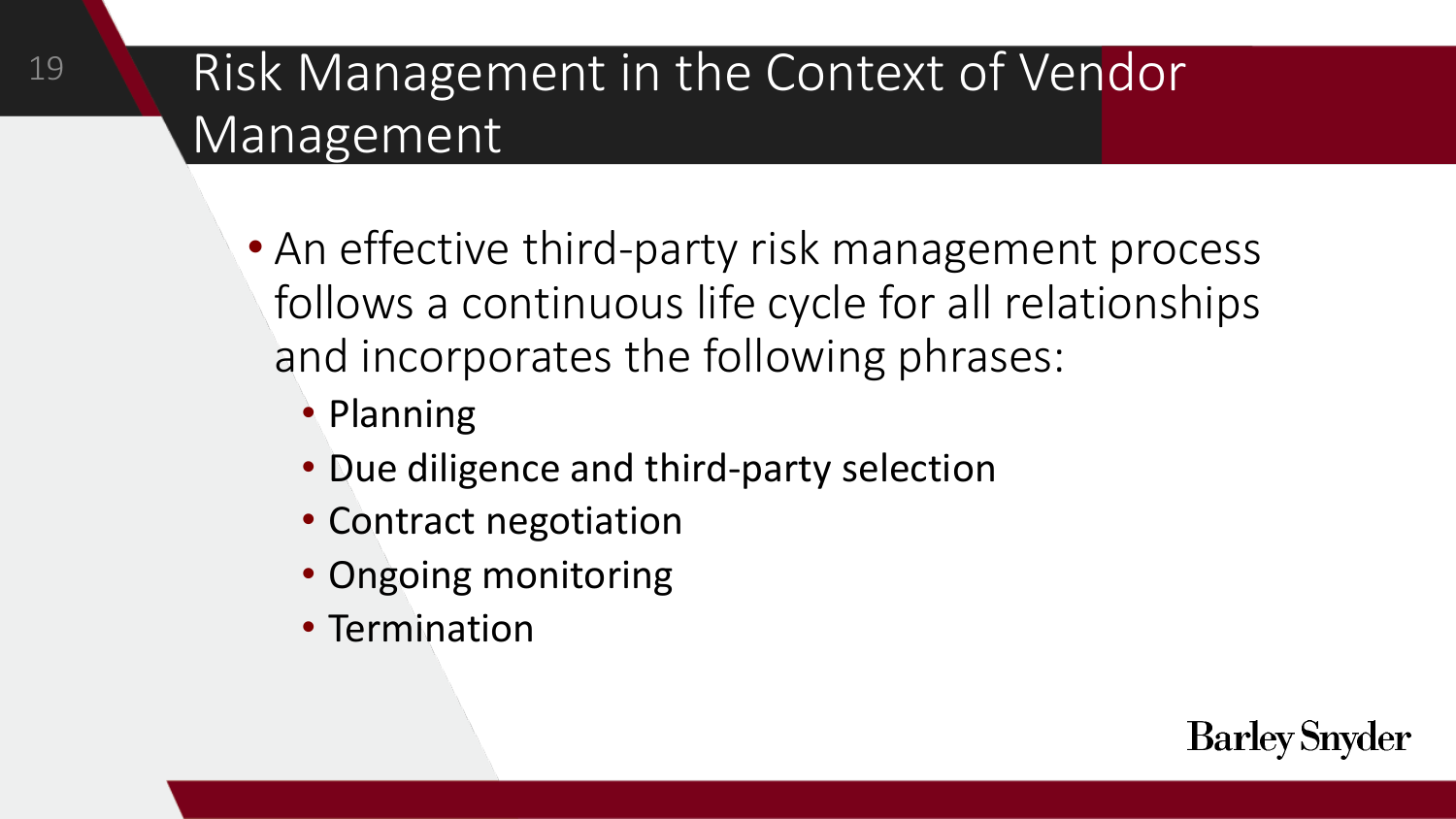- In addition, a bank should perform the following throughout the life cycle of the relationship as part of its risk management process:
	- Oversight and accountability
	- Documentation and reporting
	- Independent reviews

20

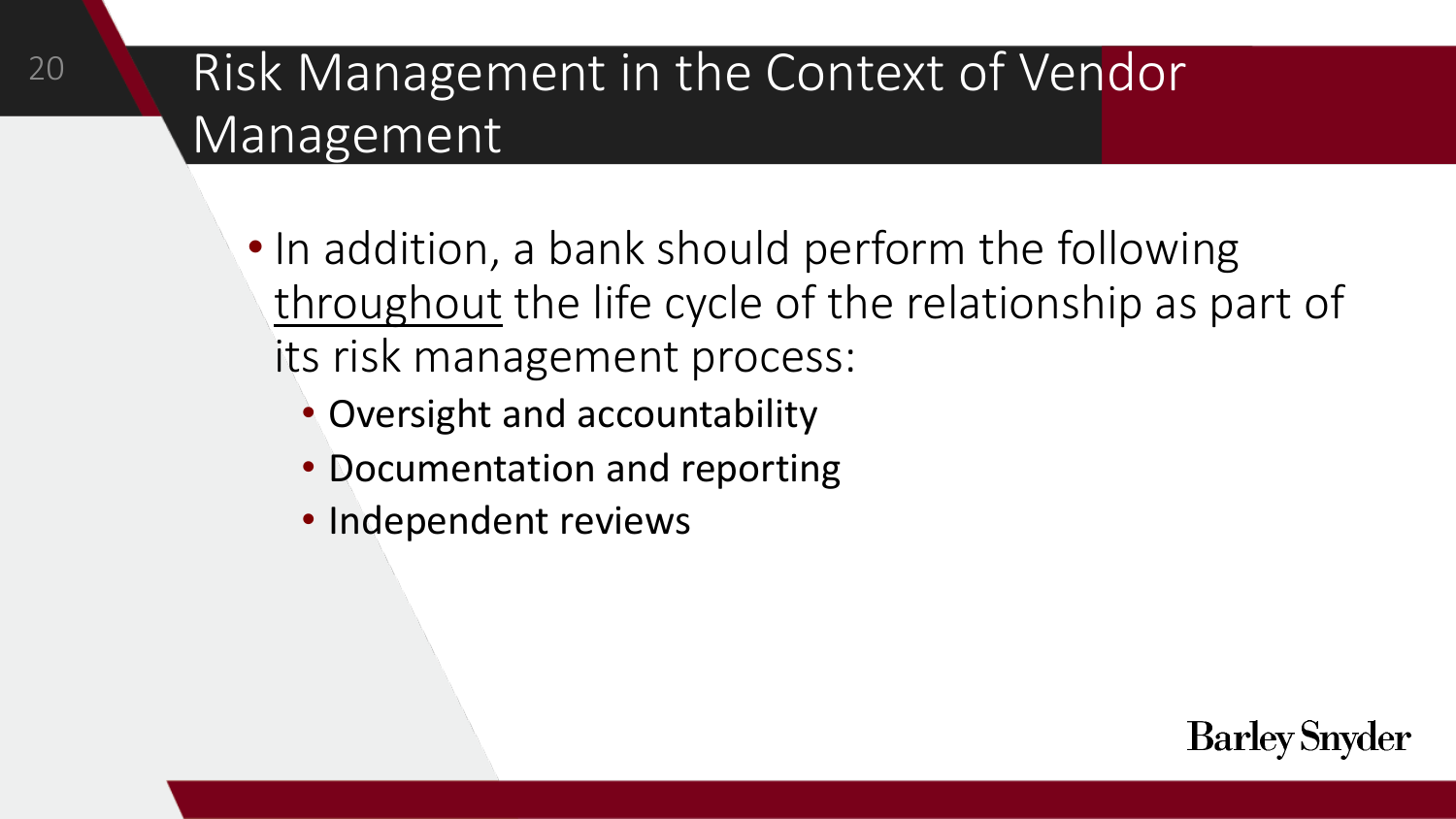### Due Diligence and Third-Party Selection

- Gather Information Through:
	- RFP's
	- Financial Statements
	- Questionnaires
	- References
- Strategies and Goals



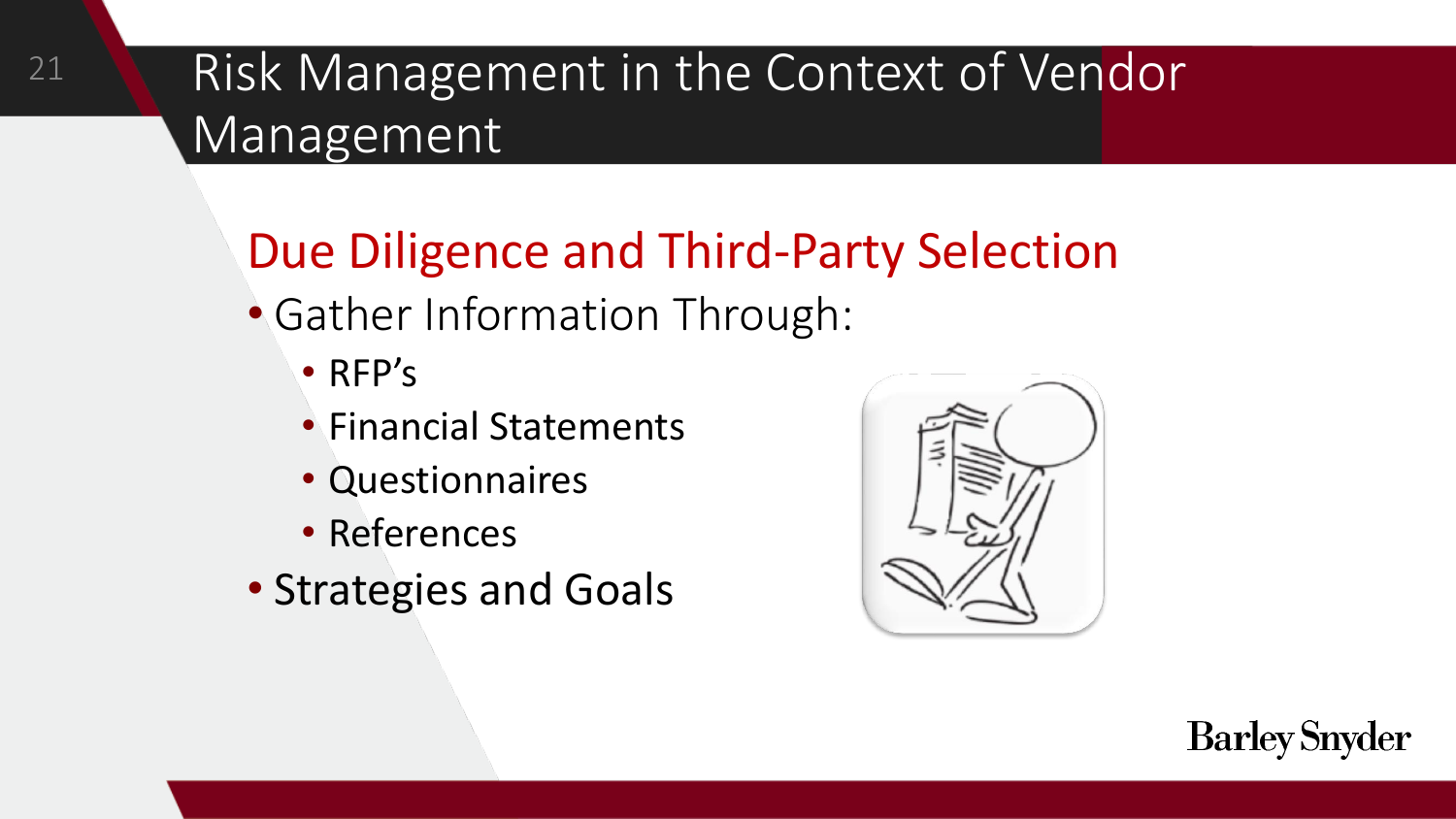#### Due Diligence and Third-Party Selection

- Legal and Regulatory Compliance
- Financial Condition
- Business Experience and Reputation
- Fee Structure and Incentives
- Qualifications, Backgrounds, and Reputations of Company Principals

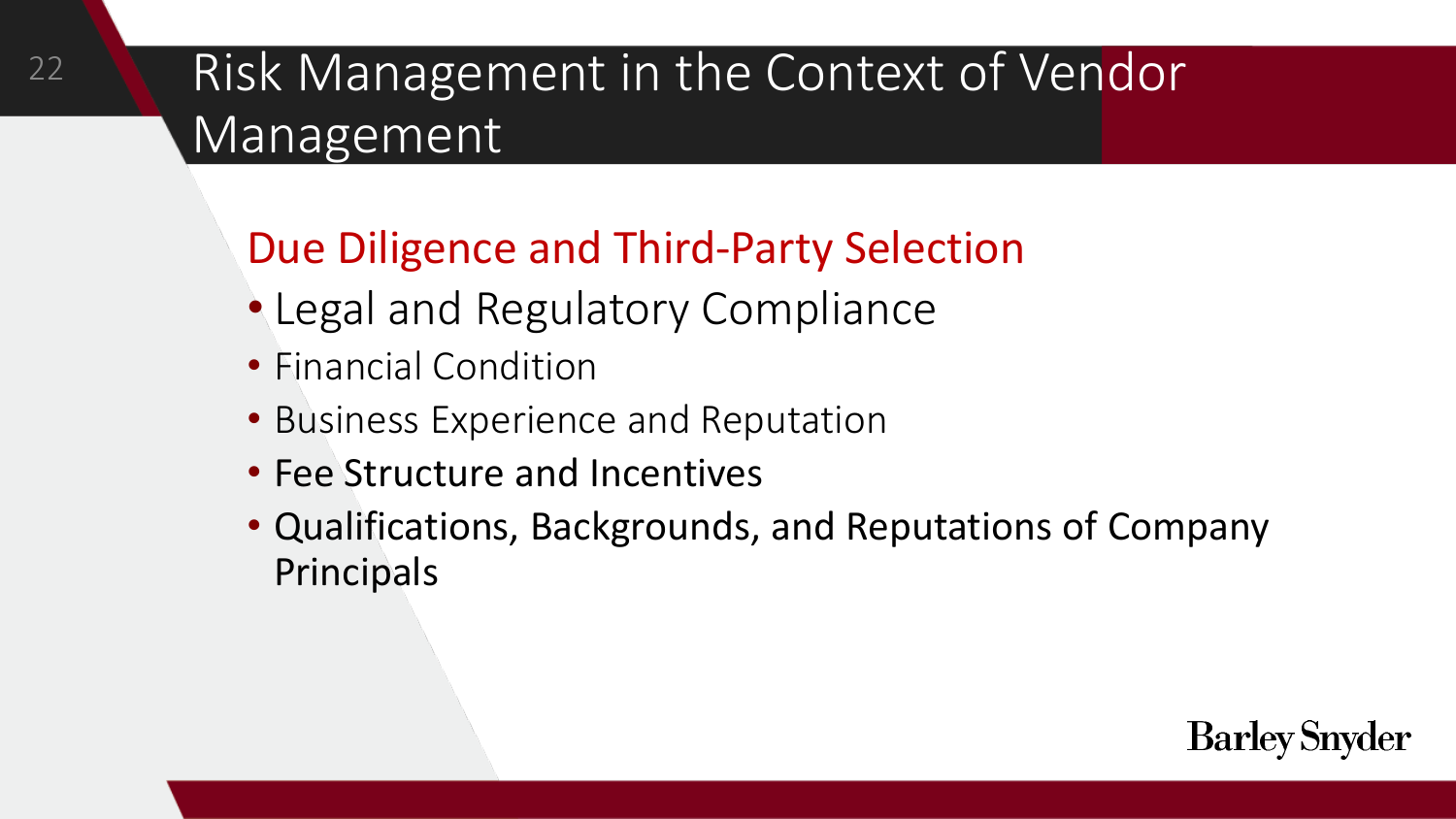Due Diligence and Third-Party Selection

- Information Security
- Management of Information Systems
- Resilience



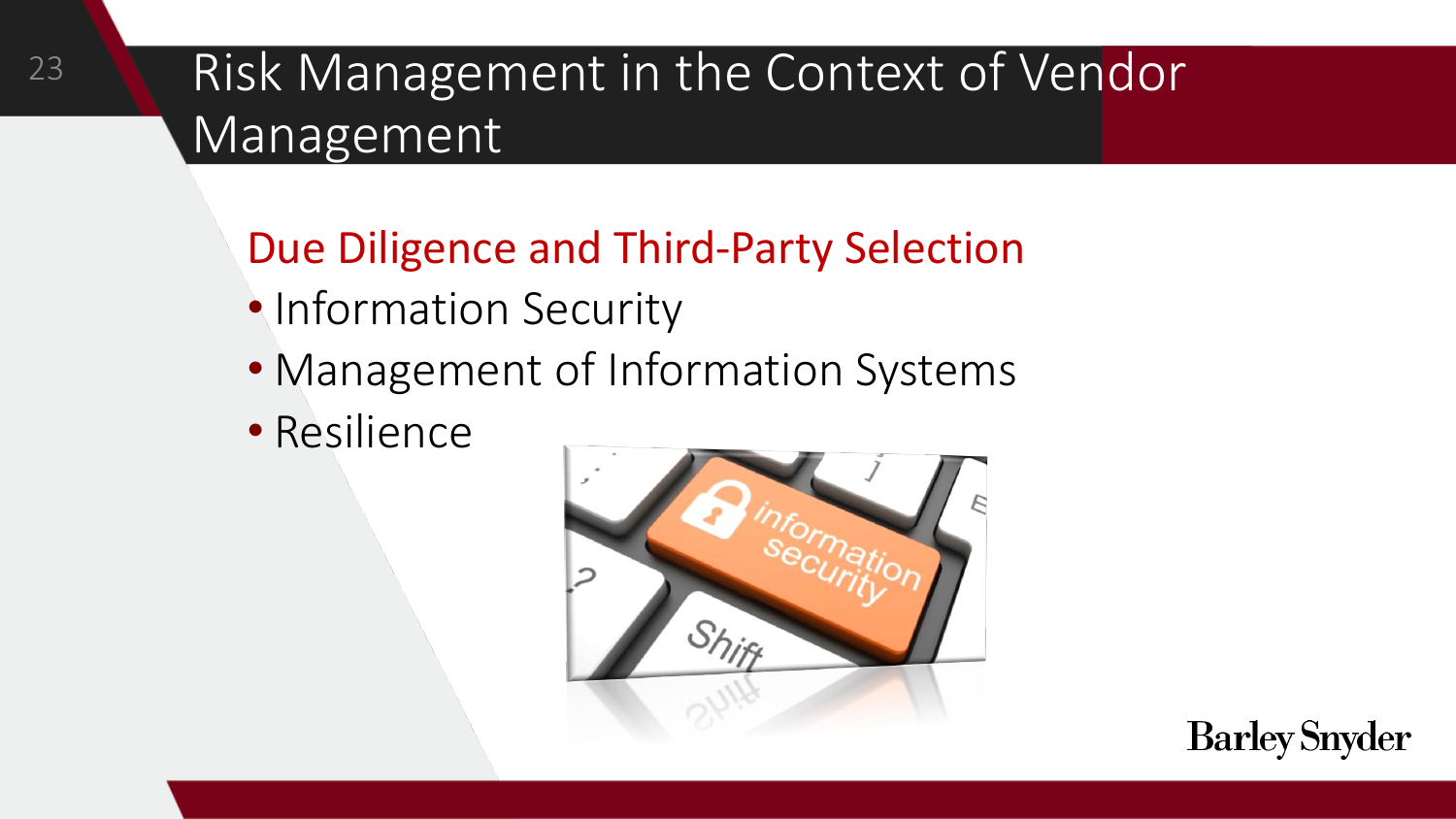#### Due Diligence and Third-Party Selection

- Incident-Reporting and Management Programs
- Physical Security

24

- Human Resource Management
- Reliance on Subcontractors
- Insurance Coverage
- Conflicting Contractual Arrangements with Other Parties

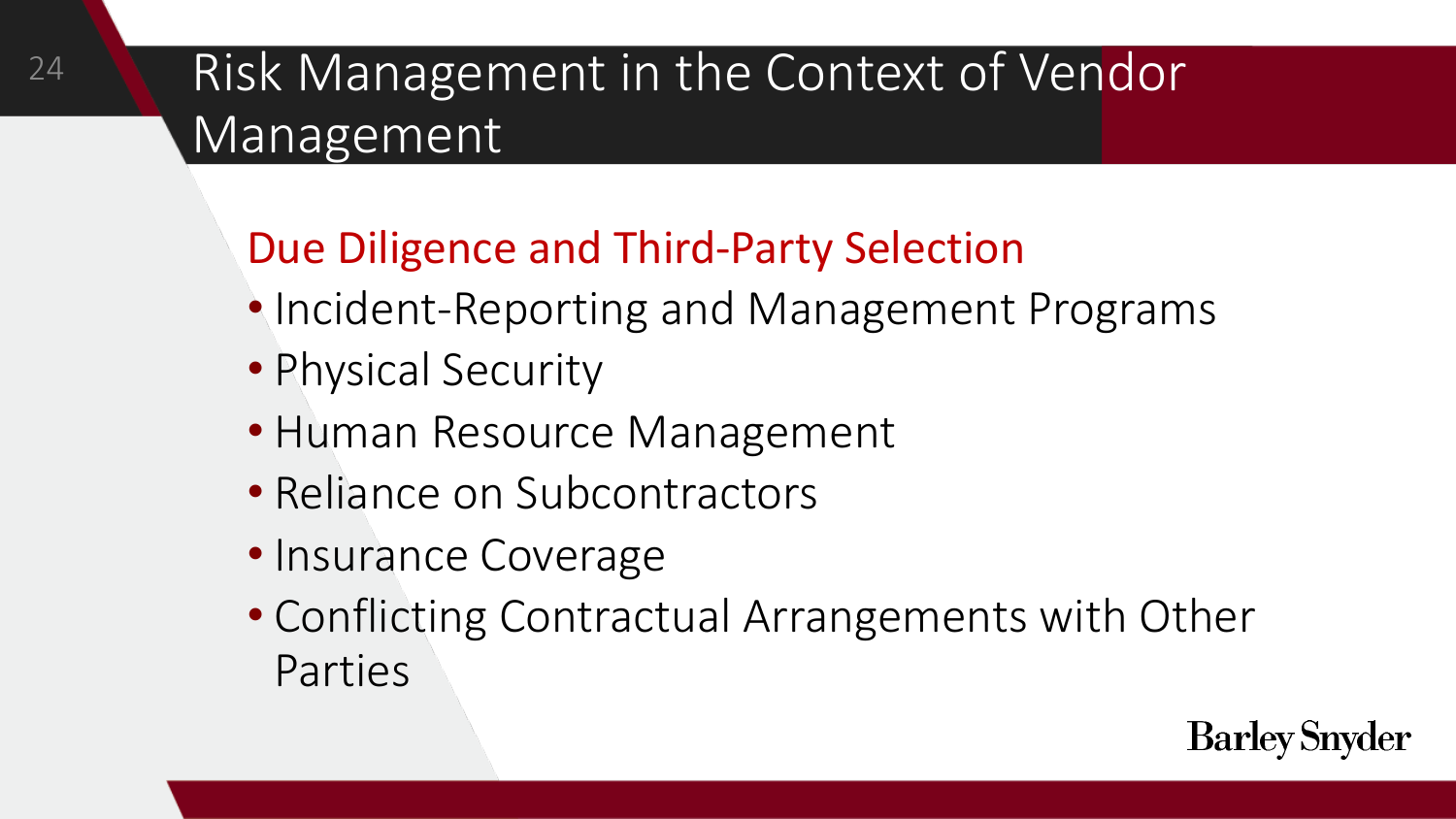- Use risk assessment (how critical is this vendor?) and due diligence when developing contract terms
- Considerations
	- How important is this product/service, and how much risk is associated with it?
	- What are your expectations for performance? How would define a successful vendor relationship?

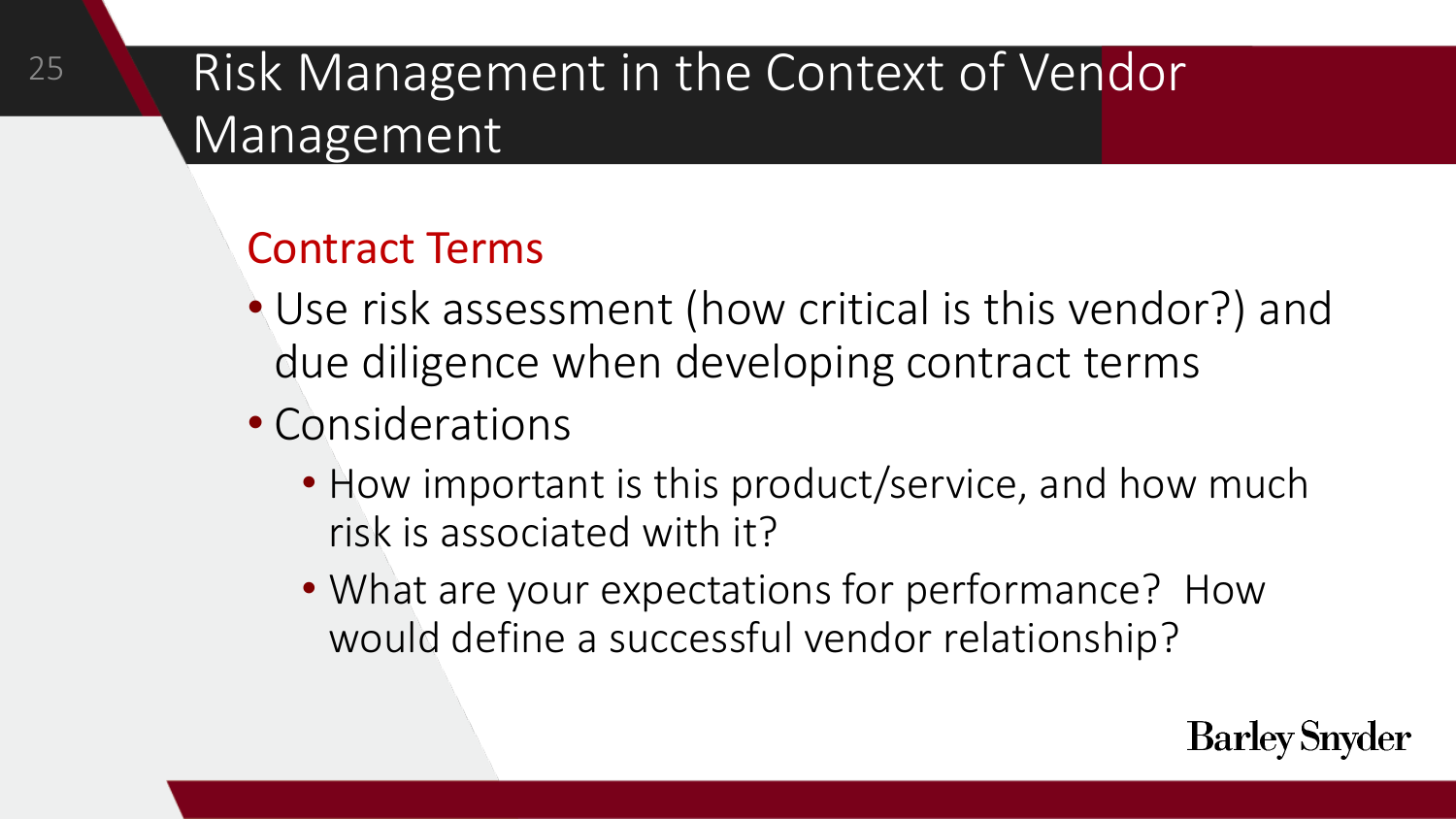- Contracts should generally address the following:
	- Nature and Scope of Arrangement
		- Services or Products
	- Performance Measures or Benchmarks
	- Responsibilities for Providing, Receiving, and Retaining Information

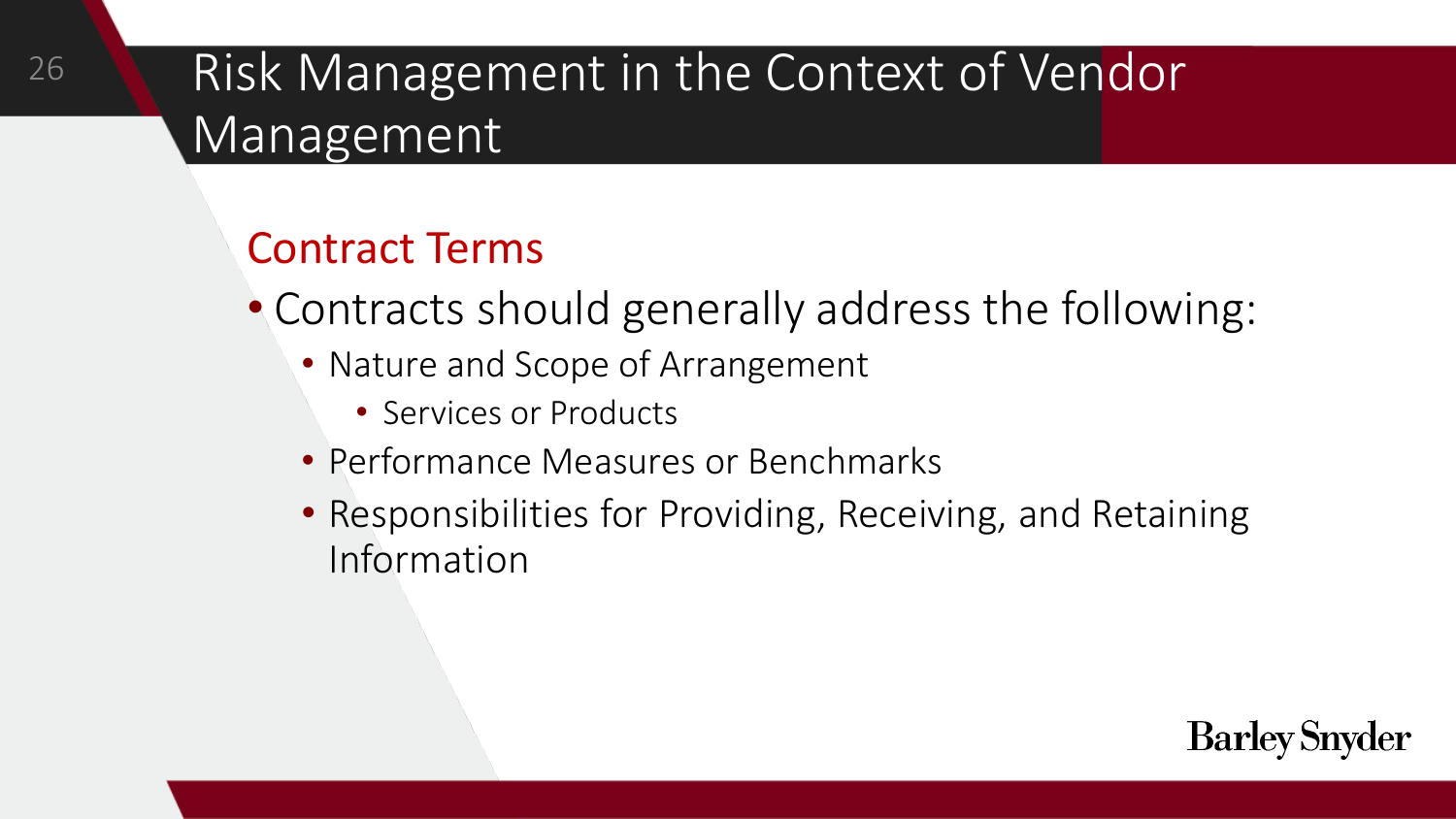#### Contract Terms

27

- The Right to Audit and Require Remediation
- Responsibility for Compliance with Applicable Laws and Regulations

- Cost and Compensation
- Ownership and License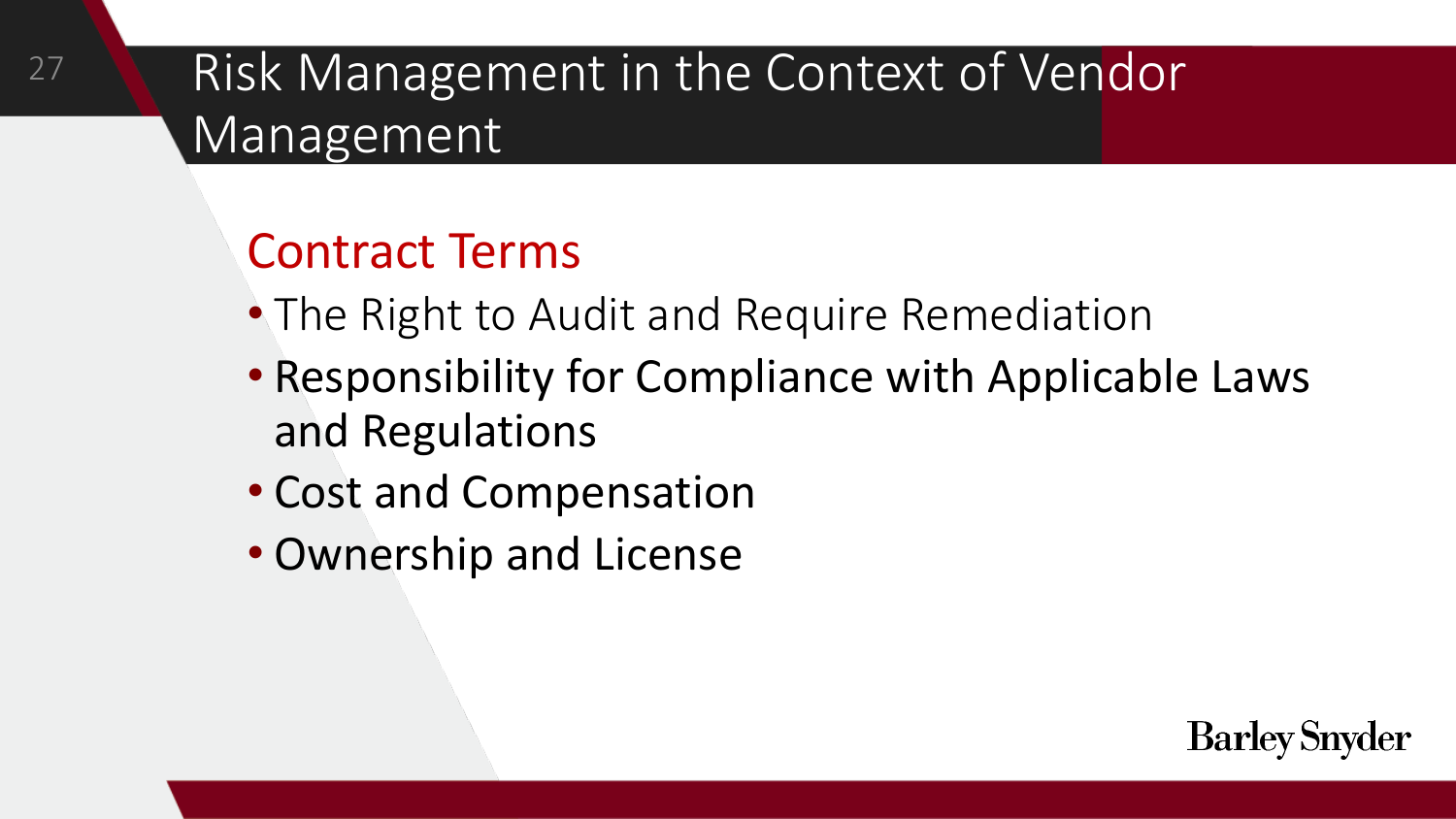- Confidentiality and Integrity
- Business Resumption and Contingency Plans
- Indemnification



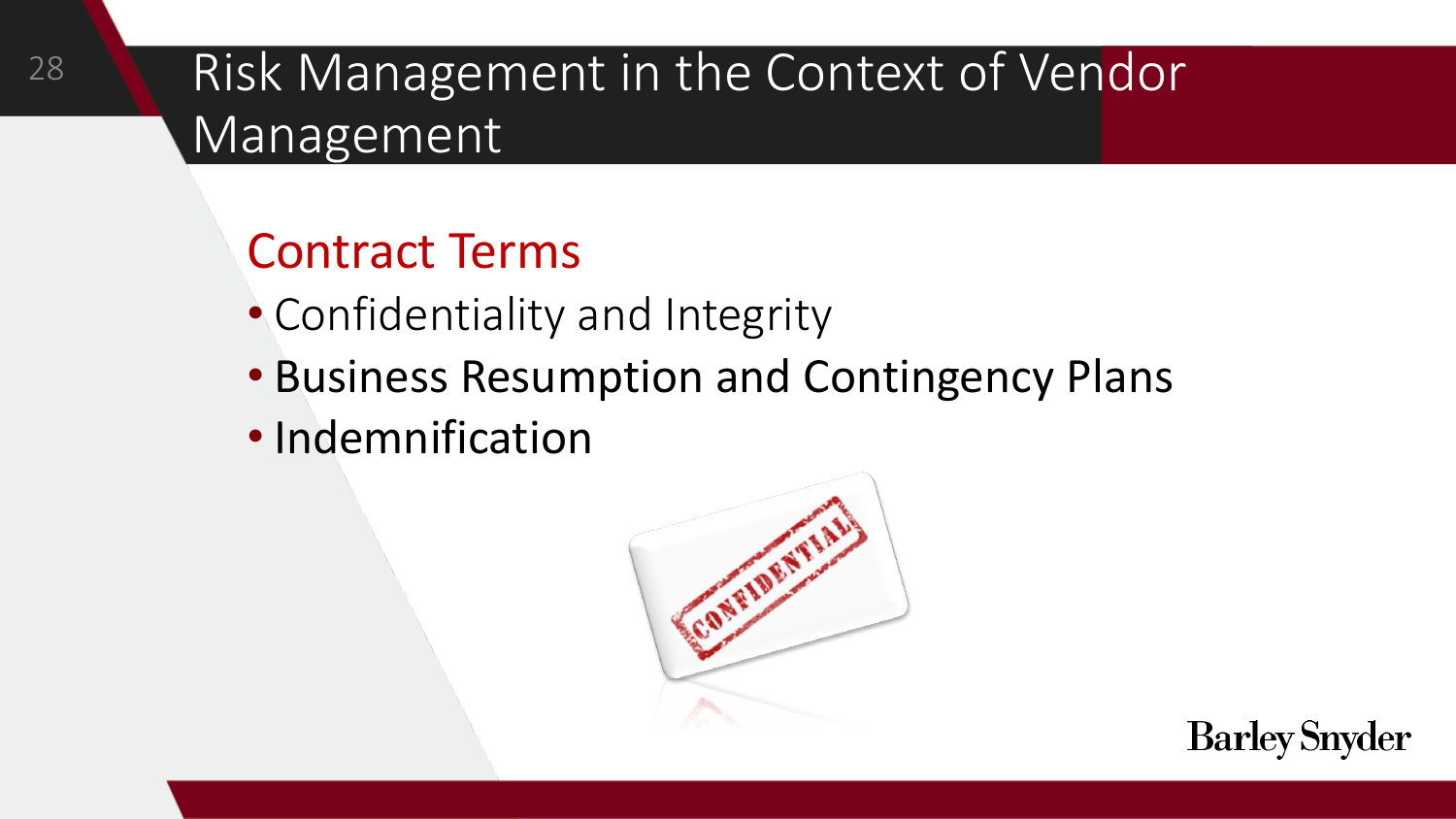- Insurance
- Dispute Resolution
- Limits on Liability
- Default and Termination

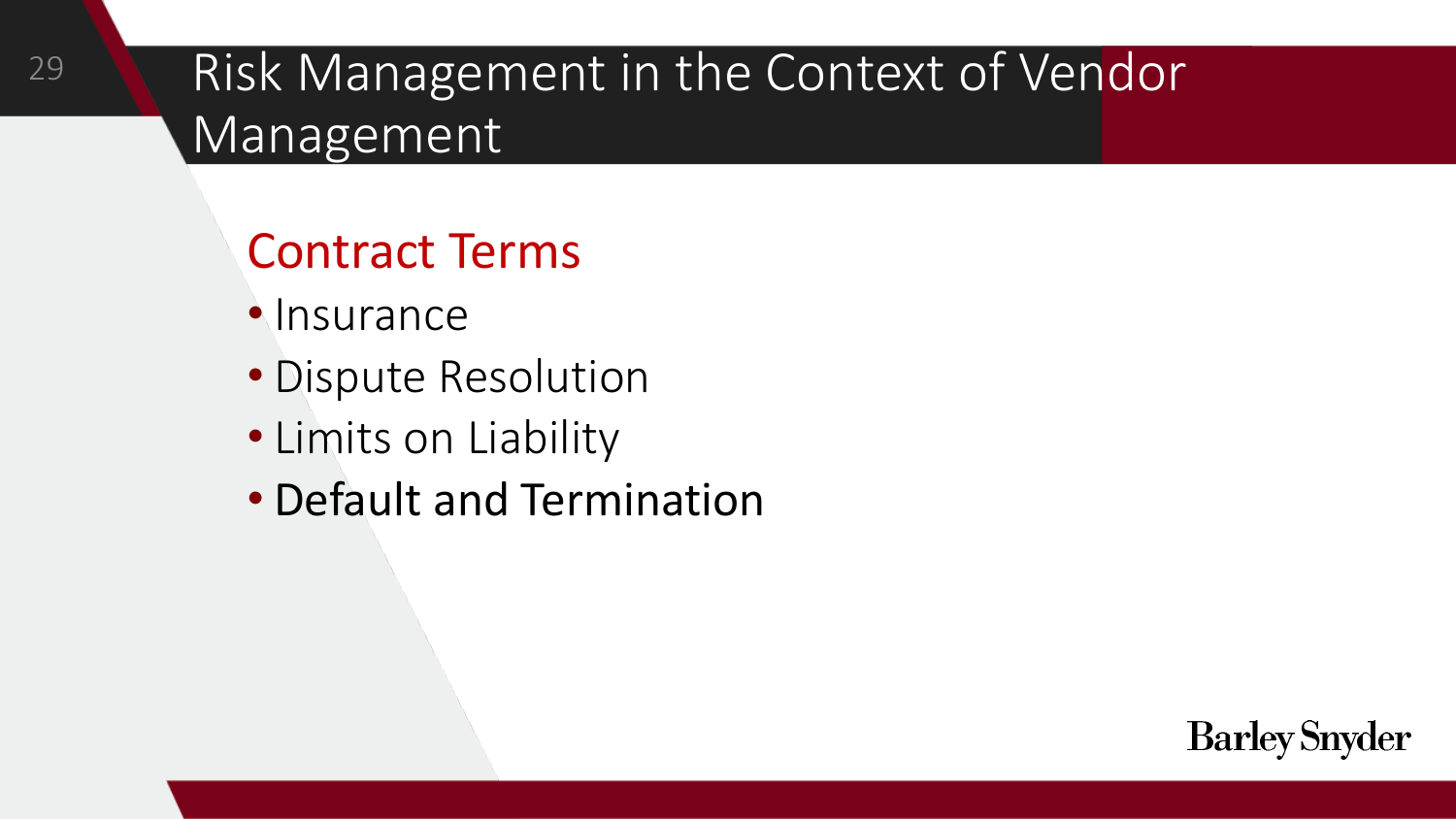- Subcontracting
- Documents



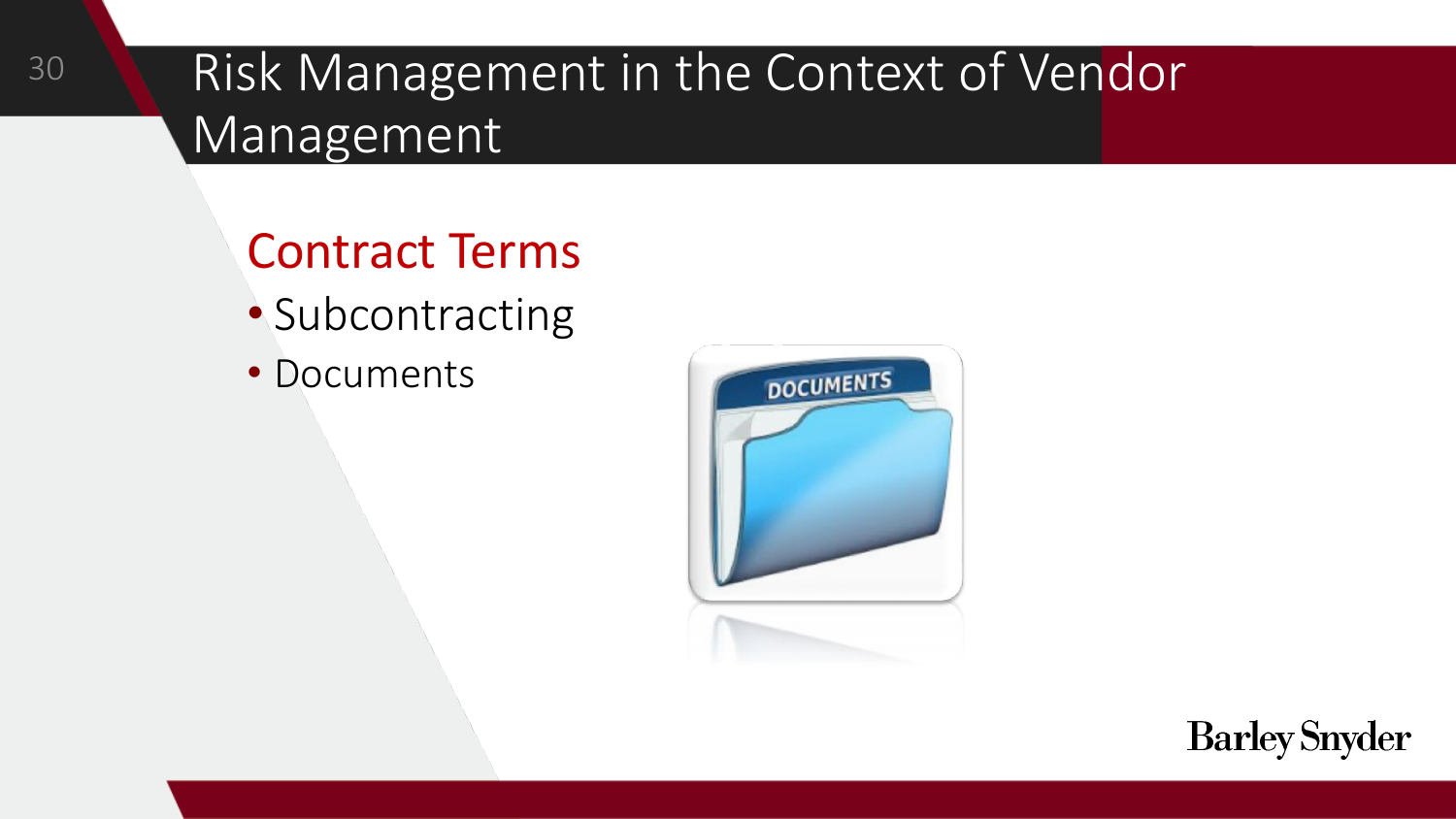- Most contract disputes involve faulty performance issues
	- Be specific about performance expectations (specifications) when, what kind, how many, how much, how soon, how quickly, how often, how much deviation, how many misses…
	- Consider adding performance standards
	- Legal warranties are a "catch all" and not specific (good and workmanlike manner, in accordance with industry standards, in compliance with specifications, reasonable diligence, competence and skill…)
	- Understand the vendor's expectations of your company

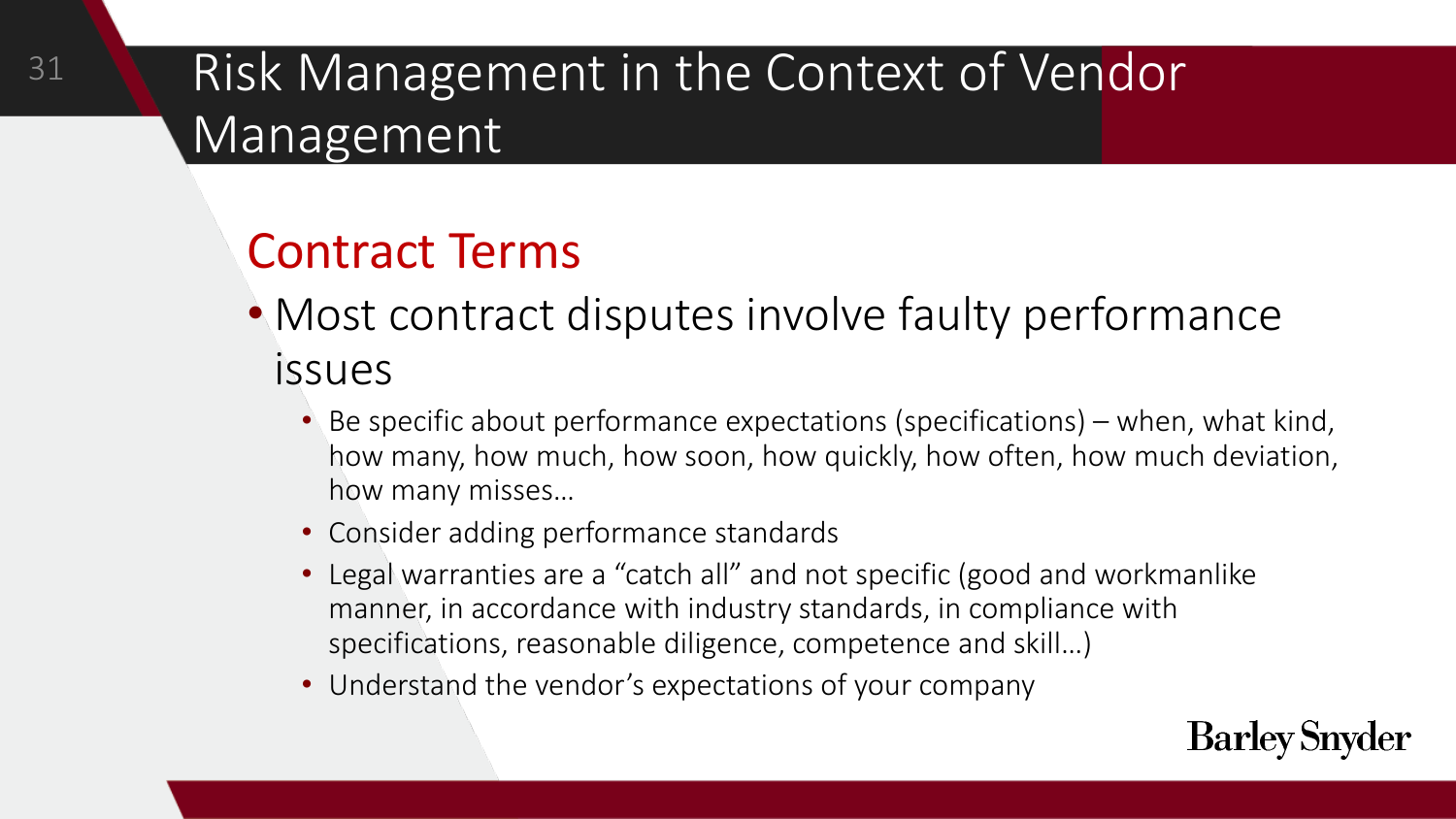- Be on the look out for:
	- "Sole and exclusive" remedies
	- Termination fees
	- Limits on the vendor's liability or responsibility to make things right
- Termination
	- How easily can you find a new vendor?
	- Do you need existing vendor help to move on?
- Main reason to terminate is "breach" how is that defined?
	- Another reason to be specific about expectations
	- Is offering a "cure" period for breach reasonable under the circumstances? If so, how long can you wait?

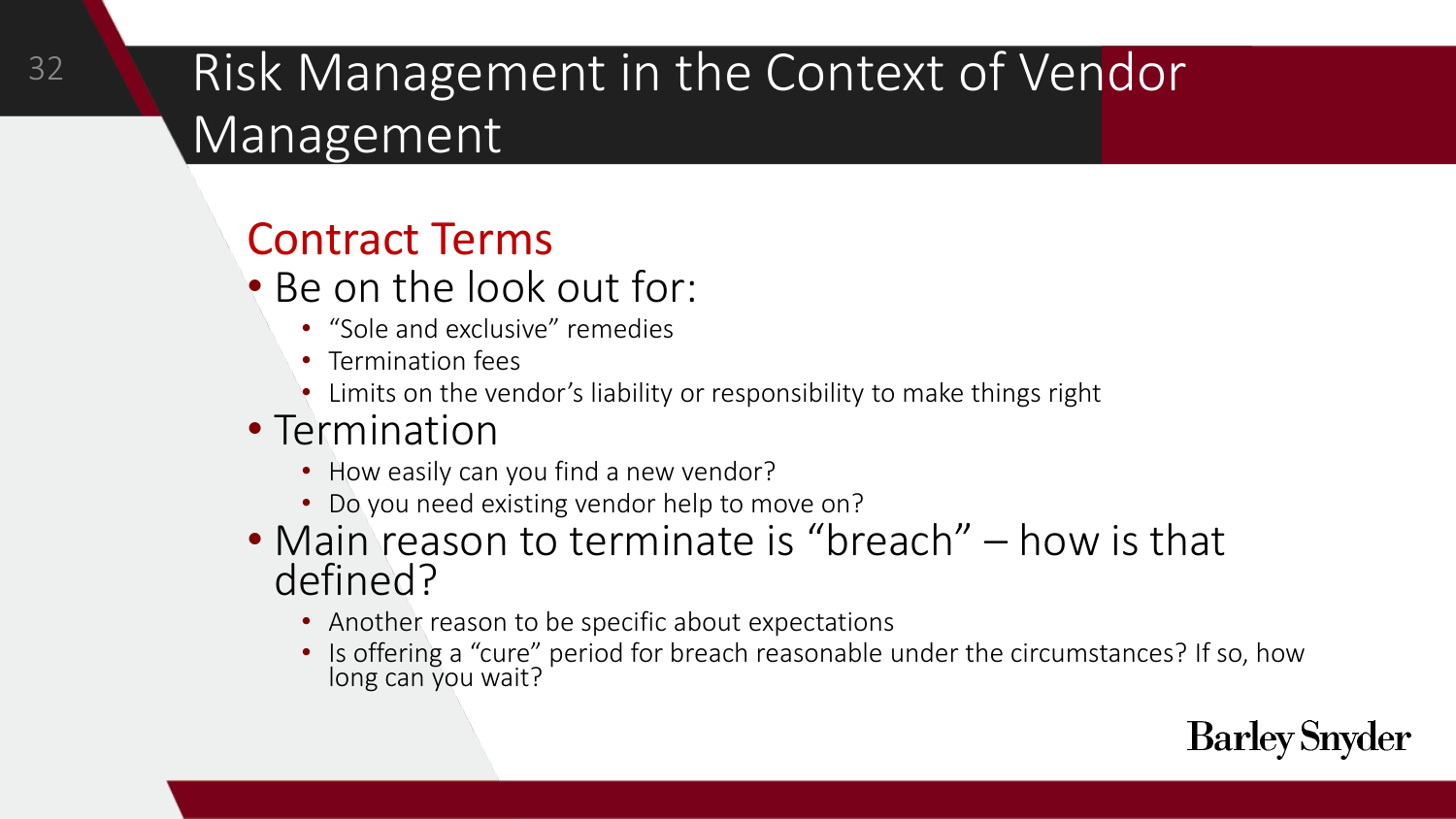- Don't get "caught" by:
	- Evergreen contracts
	- Requirements to purchase "exclusively"
	- Automatic price increases
	- References to outside documents that can be "modified from time to time"
	- "Harmless looking" documents

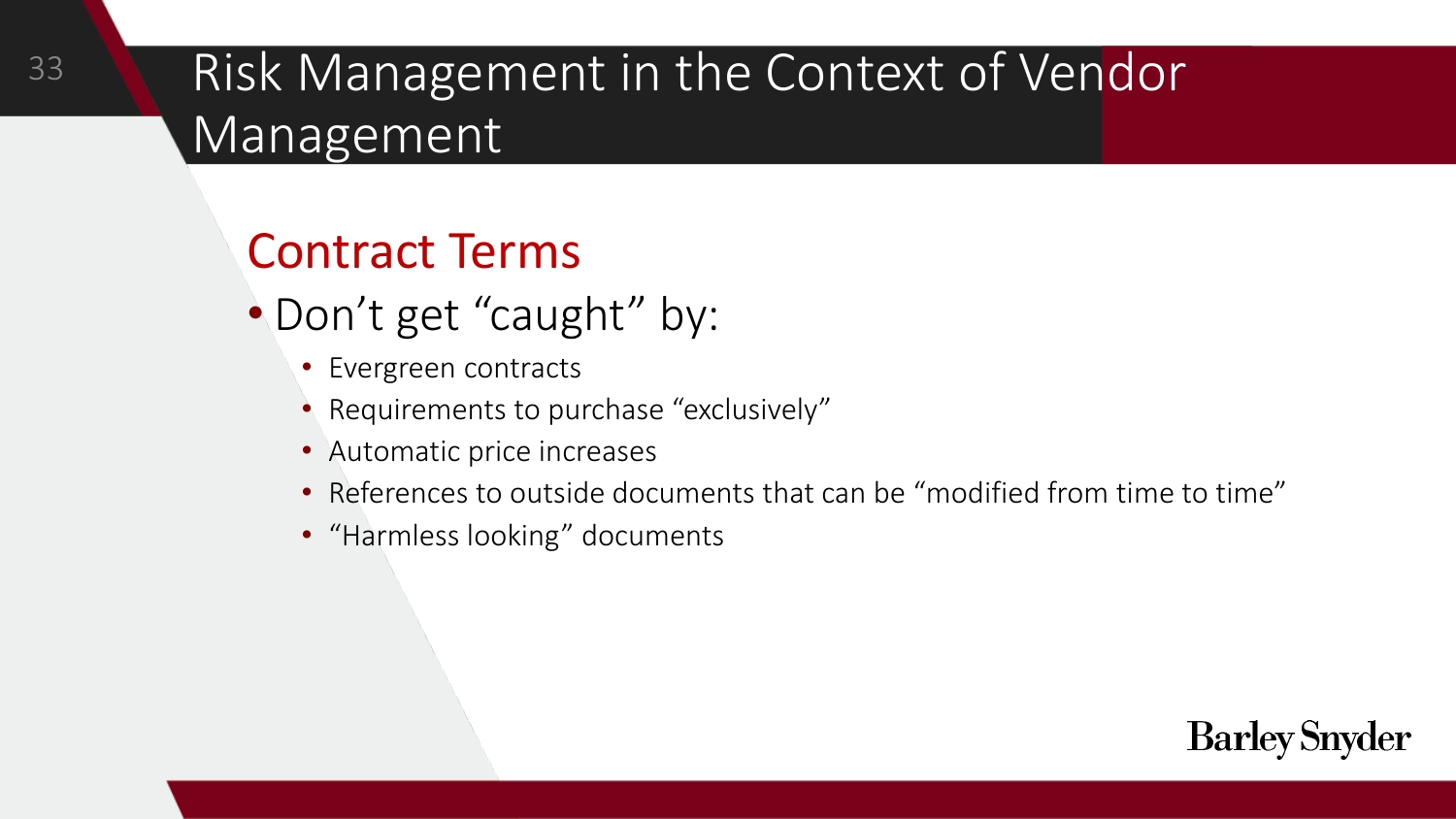- What are the most significant legal concerns?
	- Compliance
		- Confidentiality/non-public Personal Information
		- Data security
		- Specific laws and regulation
		- Use of subcontractors who haven't been vetted
		- Ability to audit
- Protecting the company
	- Indemnification
	- Limits of Liability
	- Insurance requirements
	- Reasonable right to terminate/be made whole

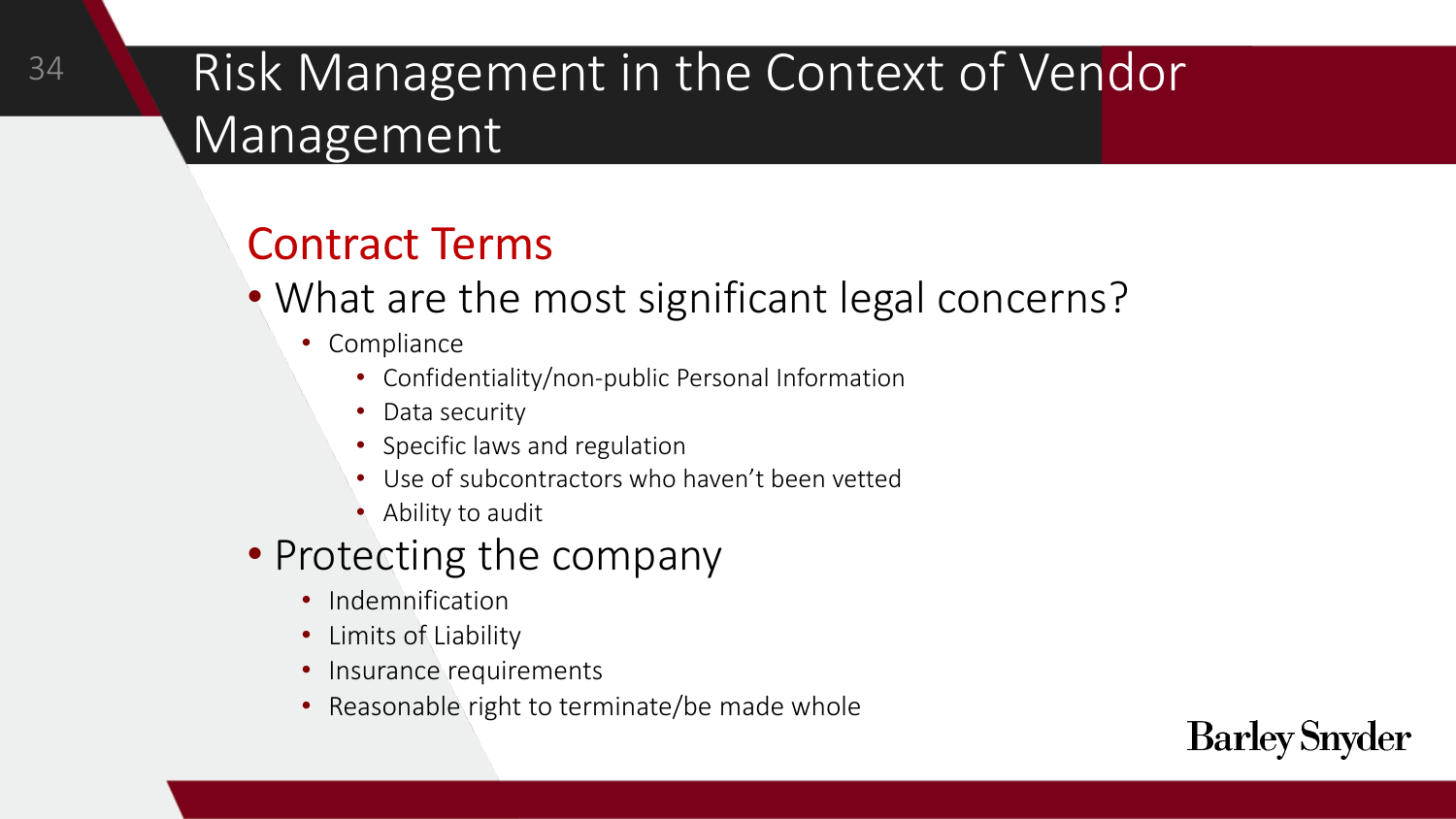- We will discuss strategies to assist you in accomplishing your goals in the management of outside legal counsel relationships:
	- Control Costs
		- ACC Value Challenge Covenant with Counsel
	- Control Risk

35

• Achieve Company's Goals

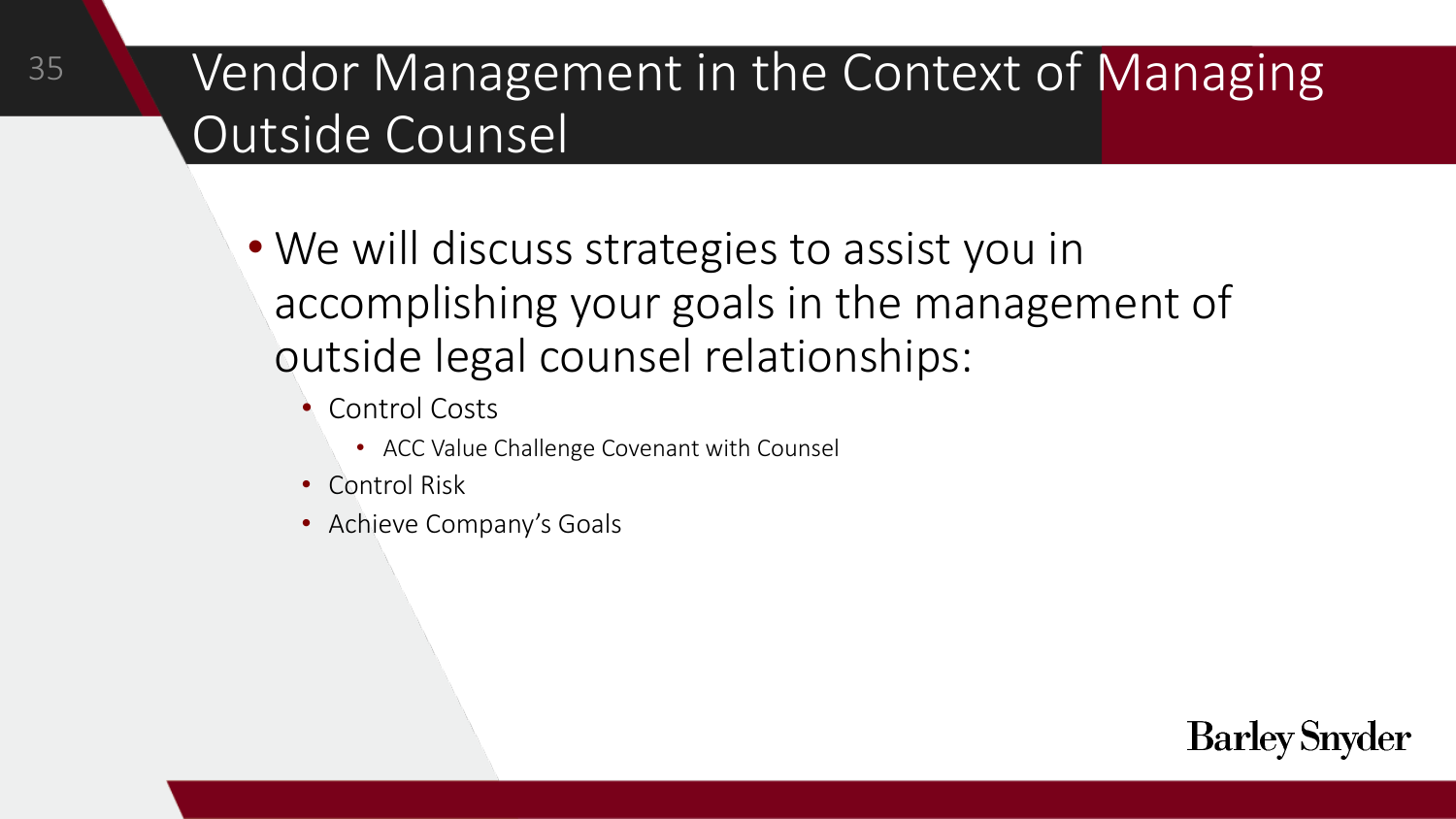#### **HOW**

- 1. SELECT Better selection process
- 2. SCOPE Clear understanding of matter scope and client concerns and a more detailed retention letter and fee arrangement
- 3. BUDGET Use of budget and project management
- 4. COMMUNICATION The foregoing requires enhanced and effective communication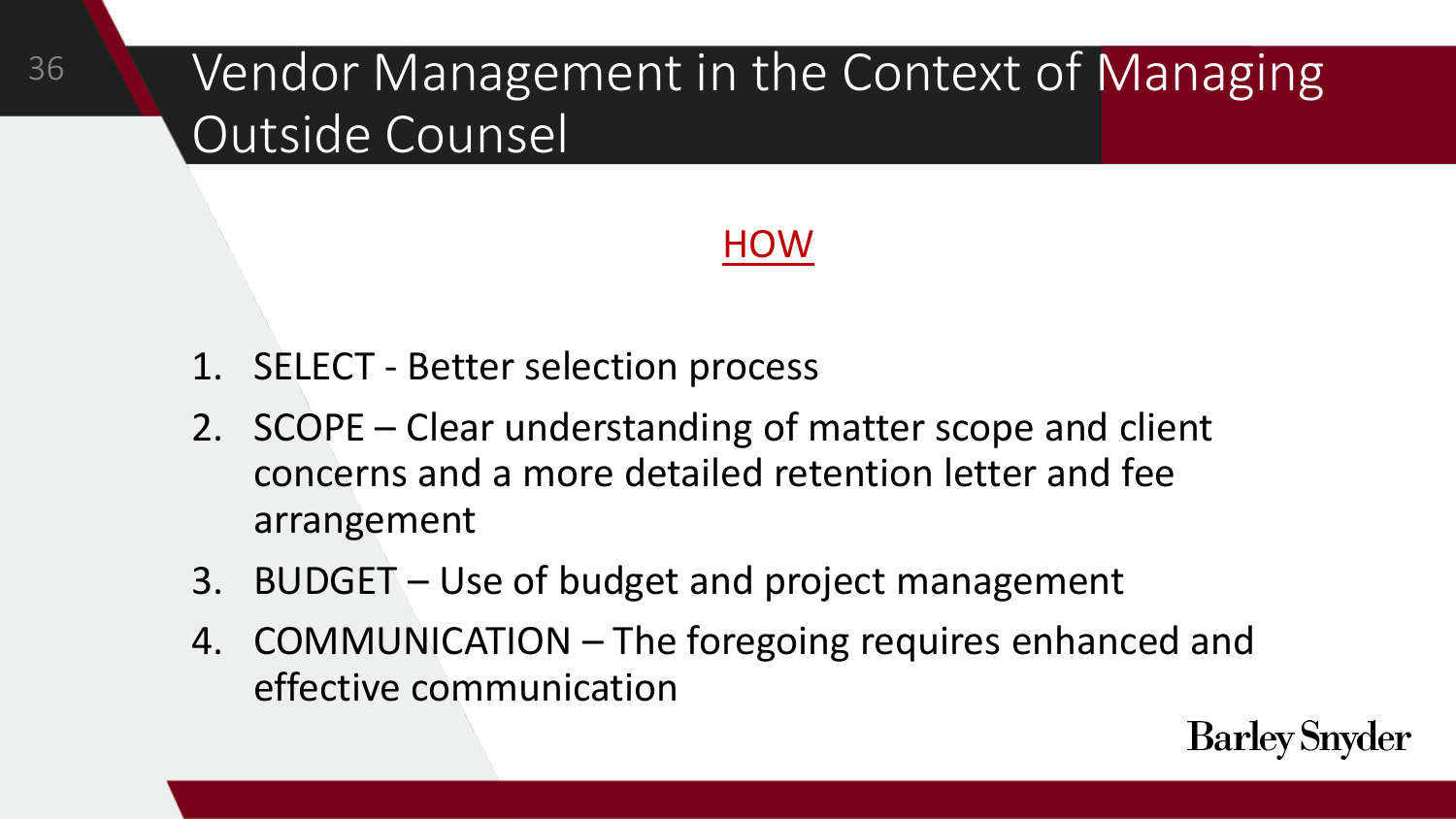37

#### SELECT

**Barley Snyder** 

This presentation is focused on selection and retention of counsel for a specific, discrete matter, such as a lawsuit or a transaction.

Selection and retention for broader purposes, such as serving outside general counsel or advisory role may involve different considerations.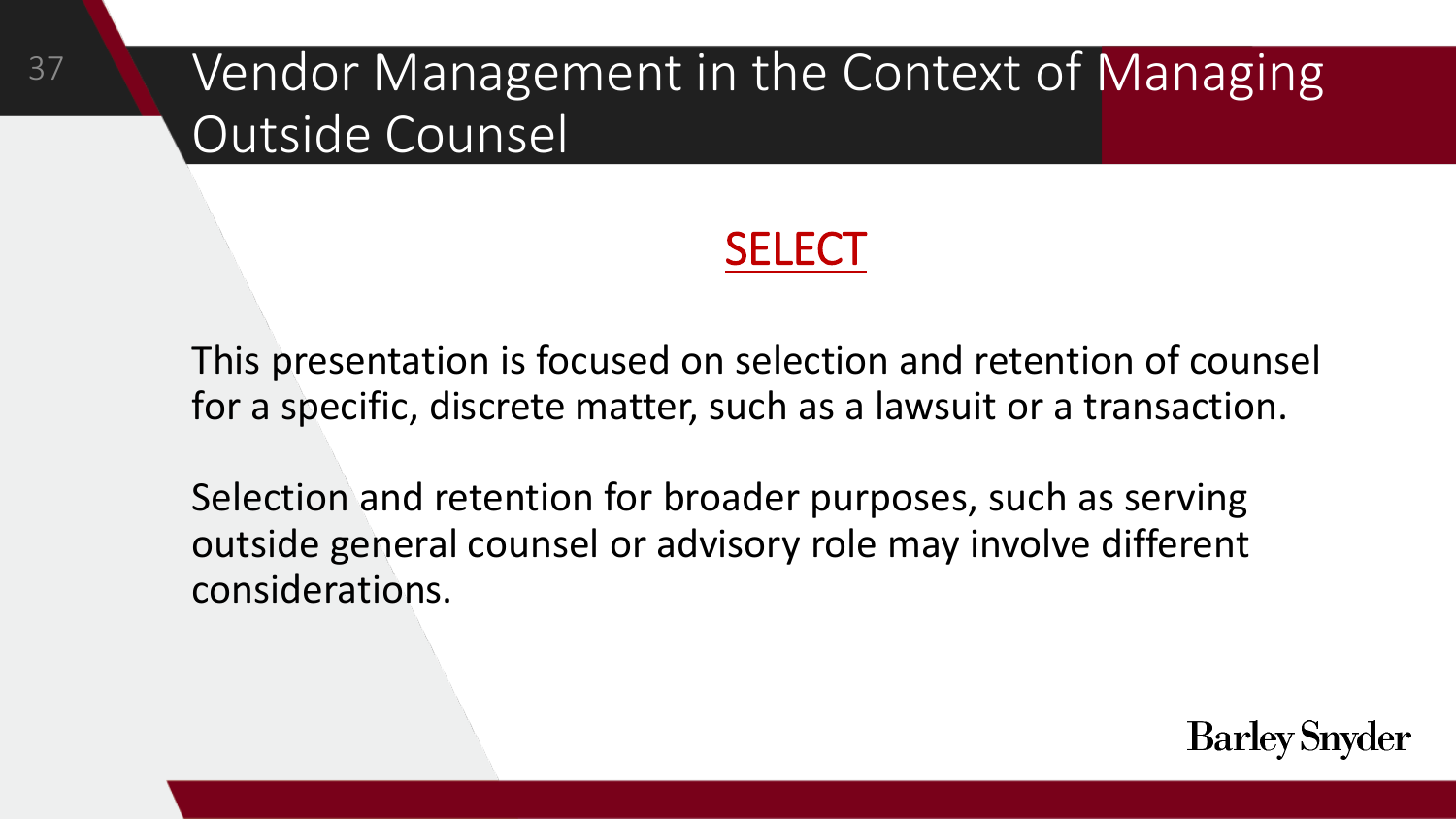38

#### SELECT

**Barley Snyder** 

The specialization which is now pervasive in the legal profession has made the selection of a generalist advisor or general counsel more complex.

Considerations such as broad and diverse experience, style, approach, trust and industry knowledge may override specific expertise in such circumstances.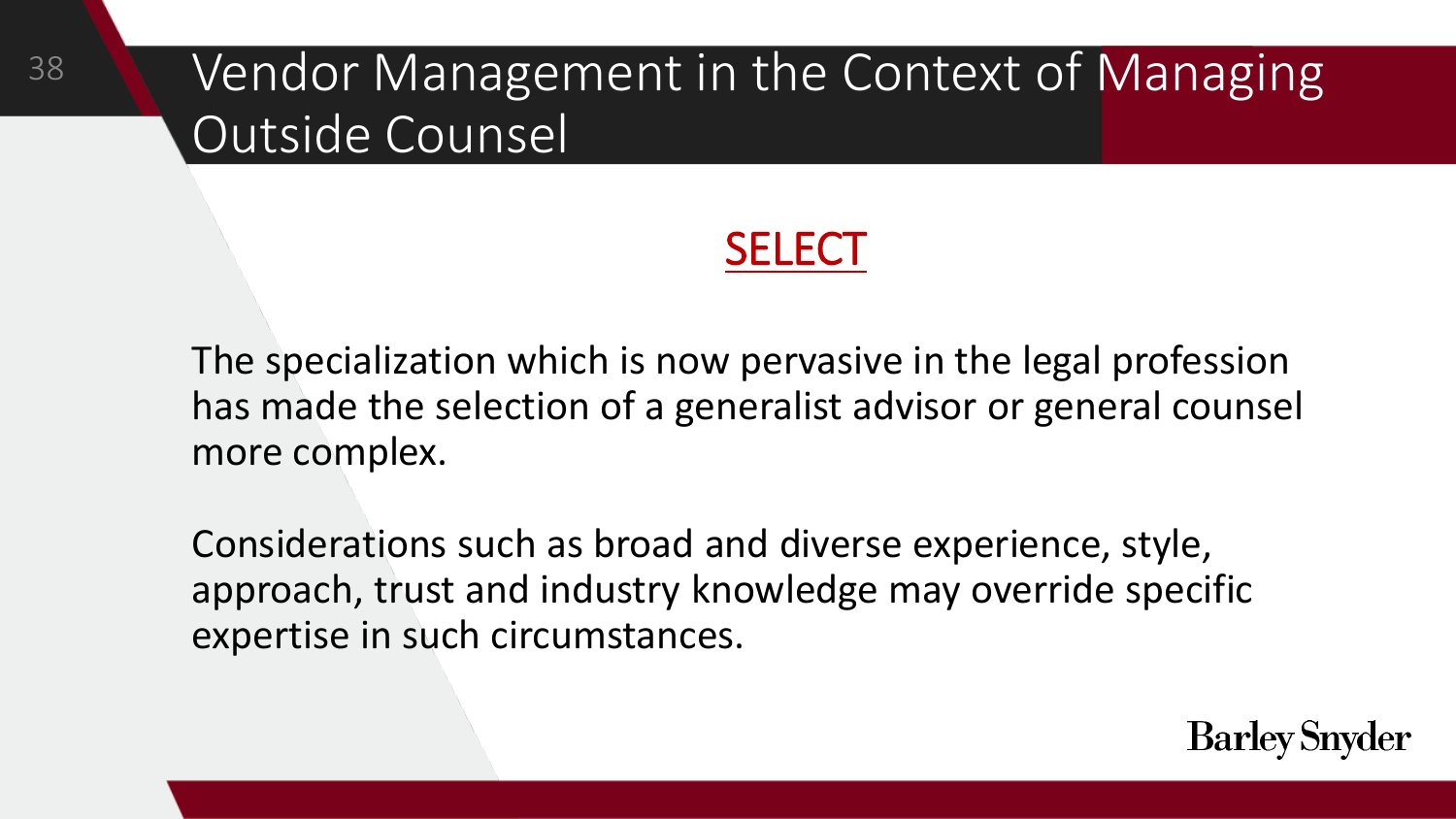#### **SELECT**

Many clients seek input from others in their industry and rely on referrals and references.

Others use the "beauty contest" as a means to select.

Achieving the company's goals of controlling cost and risk requires a thoughtful approach to the use of a request for proposals or "RFP".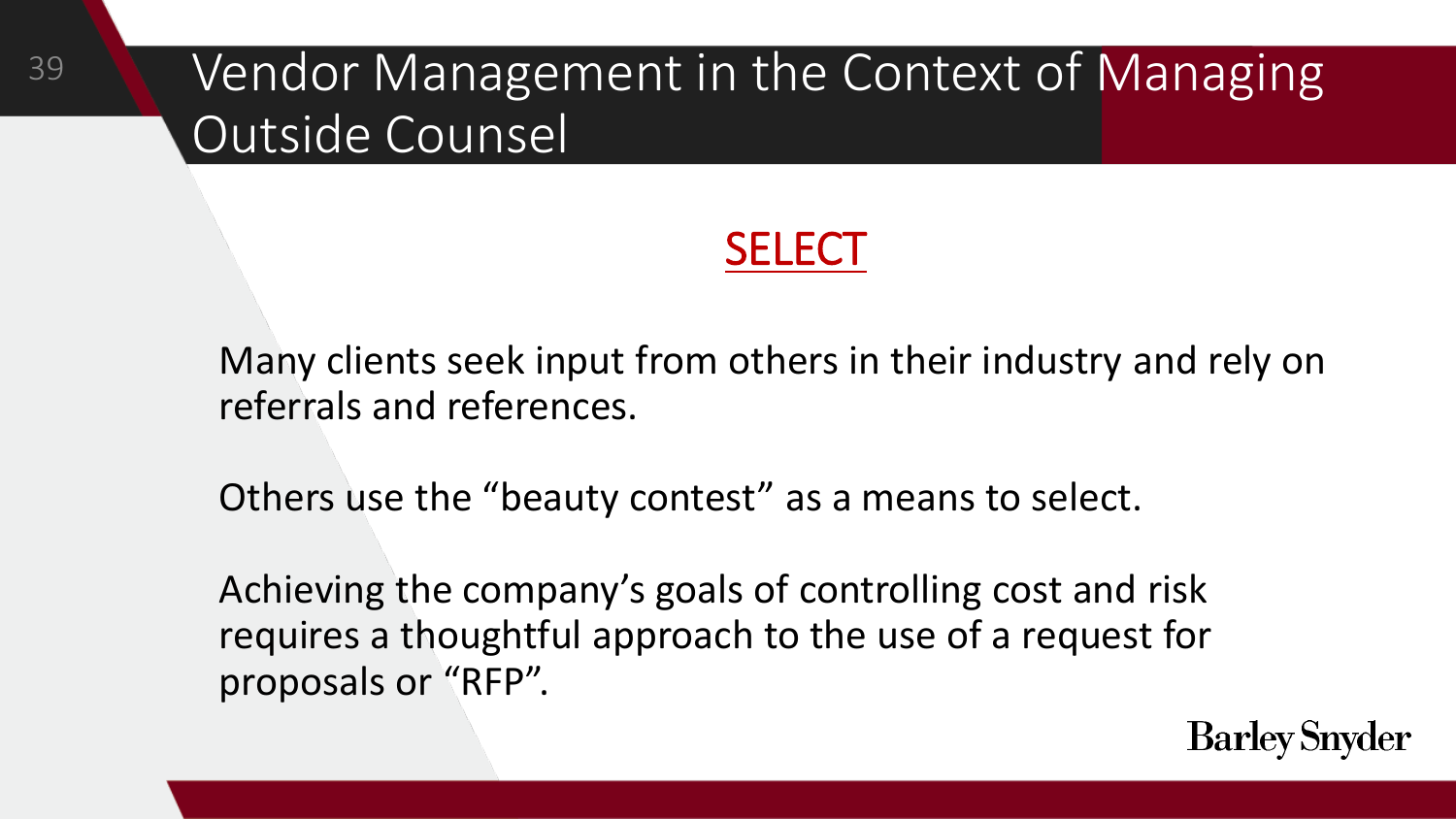#### **SELECT**

In addition to asking the usual RFP questions regarding (1) capabilities and knowledge and (2) fees and charges, some very specific questions aimed at achieving your goals should be included in the RFP (or used in less formal interviews).

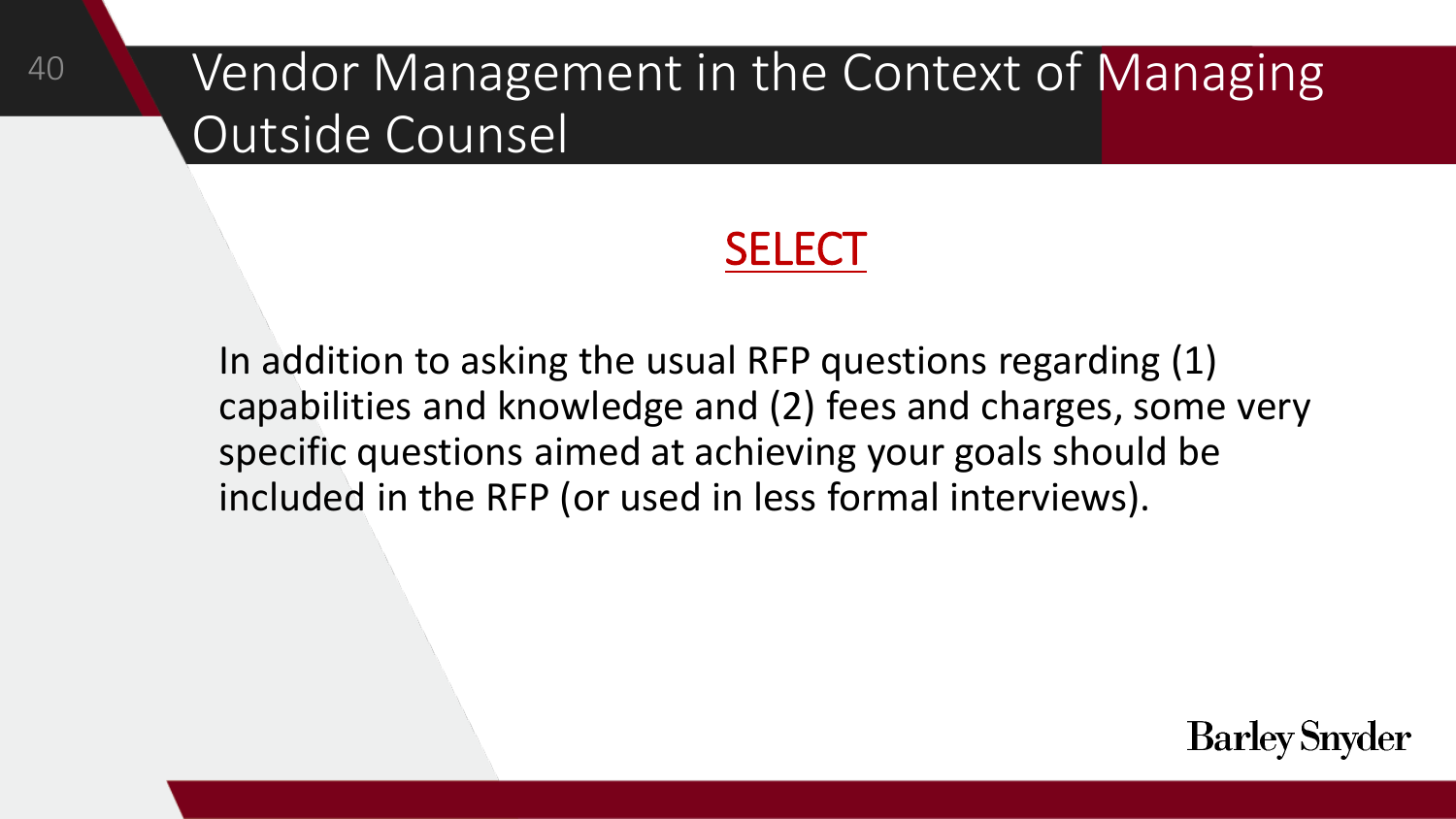#### SELECT

To focus the selection process on your goals, consider asking these questions:

41

- 1. Have you handled a matter similar to this and, if so, what was the outcome?<br>2. Provide a proposed budget for this matter, broken down in stages, phases
- Provide a proposed budget for this matter, broken down in stages, phases and tasks.
- 3. Have you provided budgets for matters in the past and, if so, how did you perform vs. budget?
- 4. How do you work together with clients to manage a matter within a budget?
- 5. Have you utilized fee arrangements that encourage efficient management of matters?
- 6. Are you willing to meet with us at the conclusion of the matter to assess "lessons learned" as a value add?

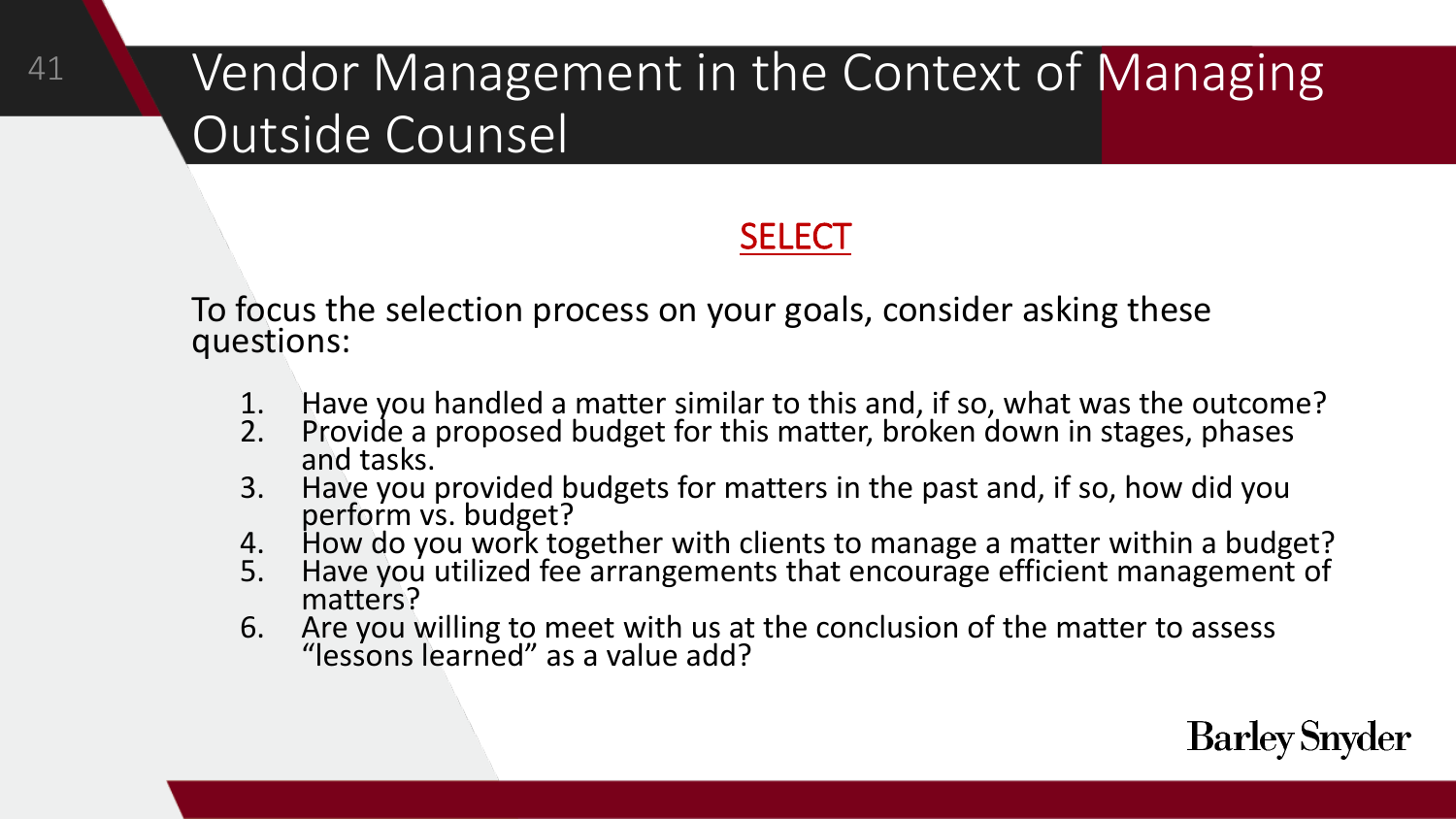42

#### **SELECT**

The considerations you will likely focus on in selecting counsel are myriad, but our suggestions here focus on achieving your goals while controlling costs and risk.

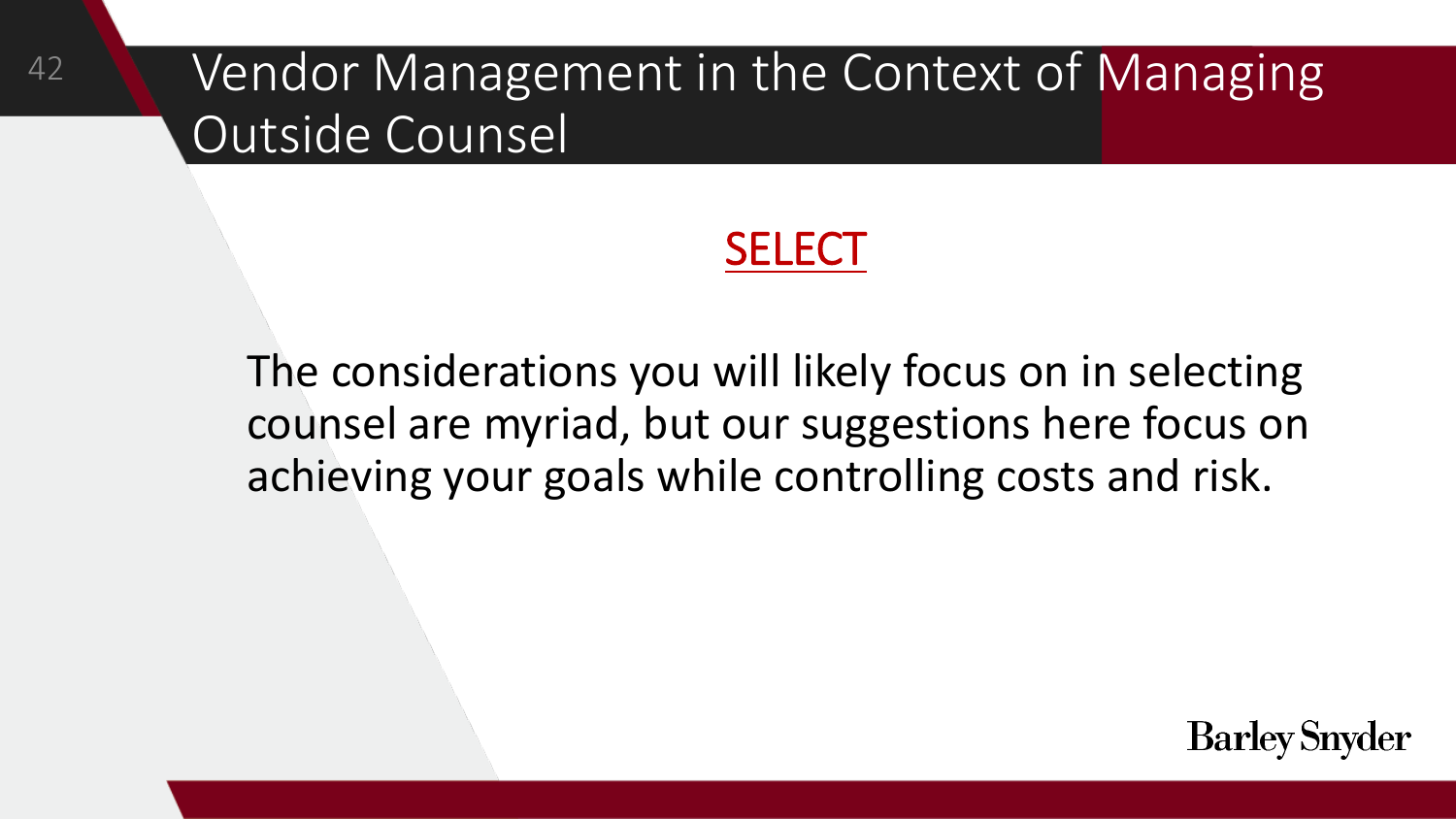43

#### SCOPE

Unlike accounting engagements, retention arrangements for lawyers quite often are not very detailed – although there are exceptions, typically involving complex matters.

However, more detailed and specific engagement agreements are beneficial to both clients and lawyers.

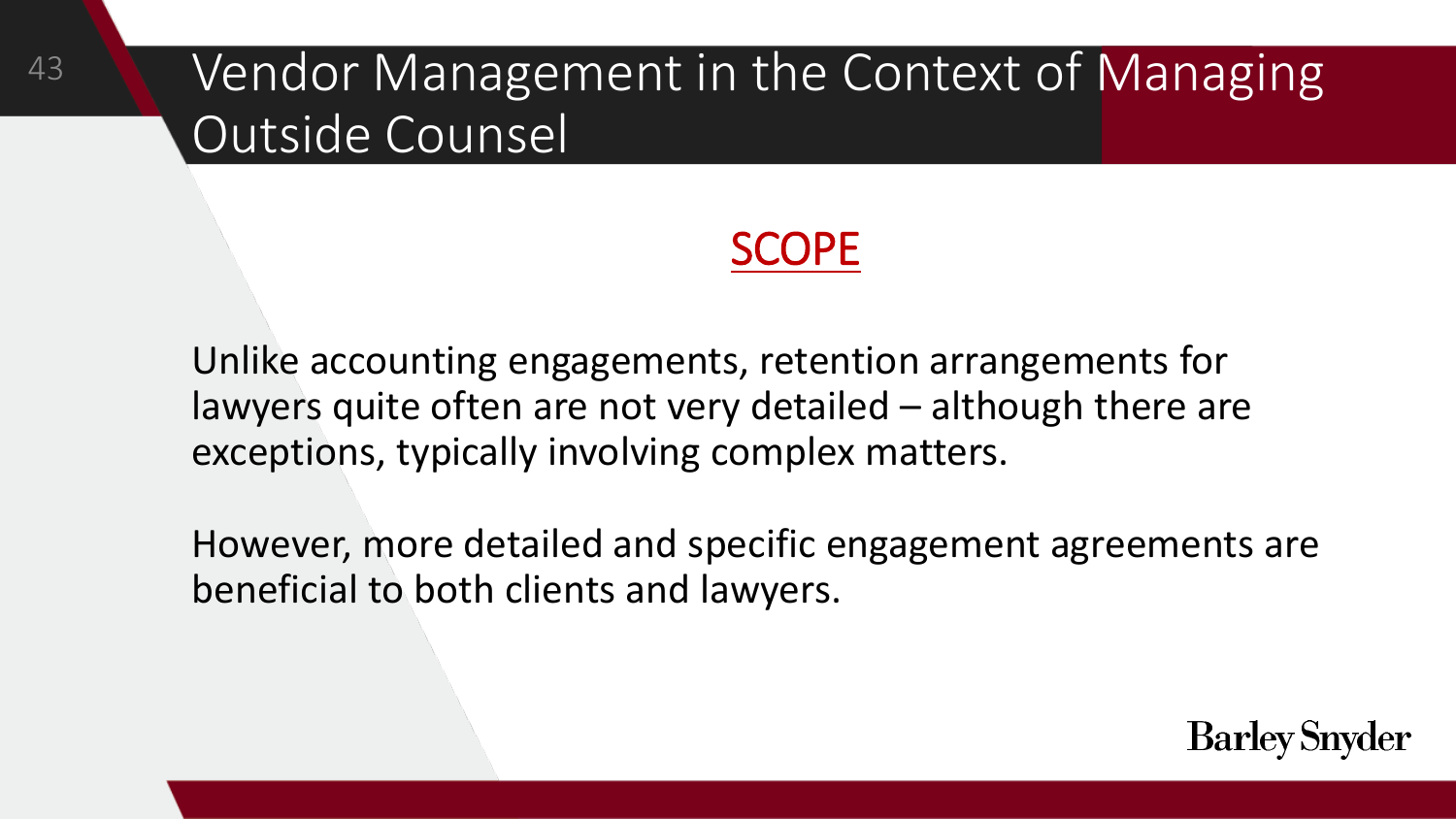#### SCOPE

Things to discuss and possibly include in a law firm engagement agreement:

- 1. What the lawyers will be handling and doing.
- 2. What the lawyers will not be handling and doing.
- 3. Specific considerations, cautions and desired outcomes important to you.
- 4. Timing.

44

- 5. Budget or cost estimates.
- 6. Which lawyers will be handling the matter.
- 7. Fees and costs hourly rates, fixed fee or other hybrid arrangements.

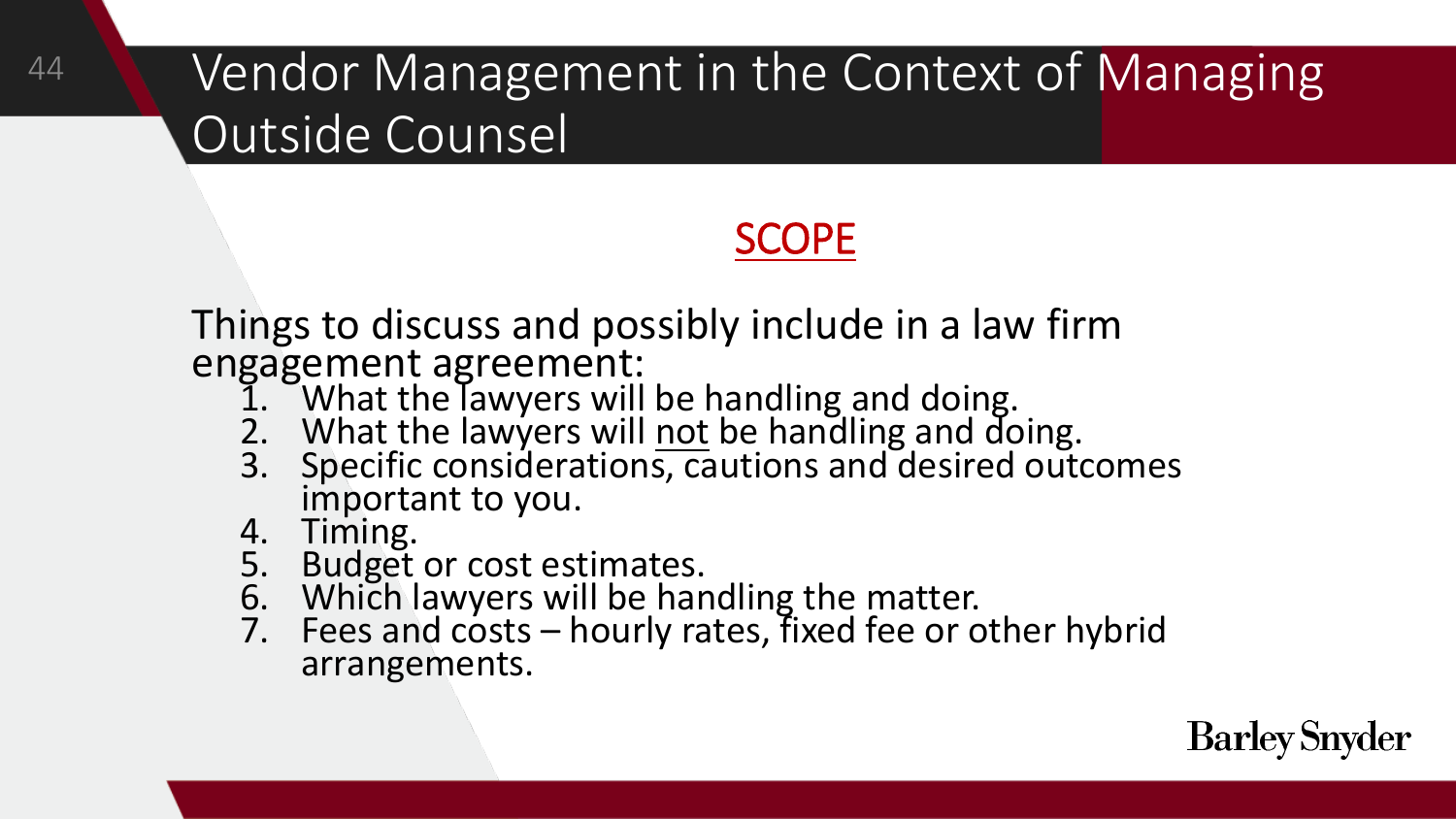#### SCOPE

#### The New World of Alternative Fee Arrangements

Law firms and clients have, since the beginning of the Great Recession in 2008, begun to negotiate fee arrangements that are more creative than "rate X hours" or "% of recovery". Some firms began before 2008. These arrangements have come to be known as "alternative fee arrangements" or "AFAs".

Devising an AFA that is suitable for the matter at hand and encourages the best and most efficient approach requires:

- Analysis
- Communication
- Trust

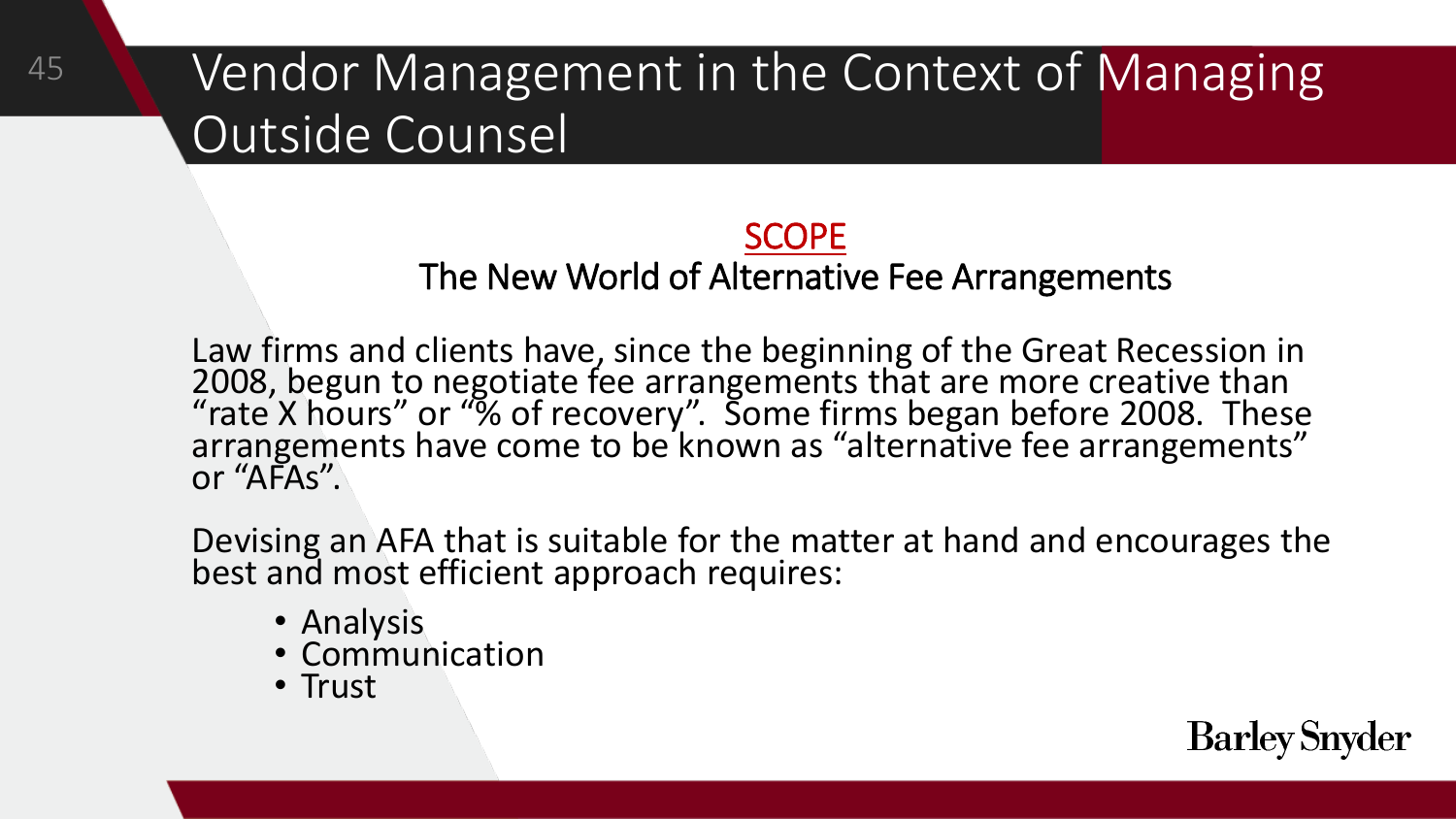#### **SCOPE** What do AFA's Look Like?

The terms of an AFA are only limited by the inventiveness of the lawyer and client.

Examples:

- Lower hourly rate plus lower % of recovery
- Fee caps and collars
- Fixed fee for all or portions of a case or transaction
- Different rates for various parts of matter
- Incentive fees based on timing and results
- Incentives to meet budget parameters

However, the arrangement must make sense for both the lawyer and client and comply with legal profession ethical rules.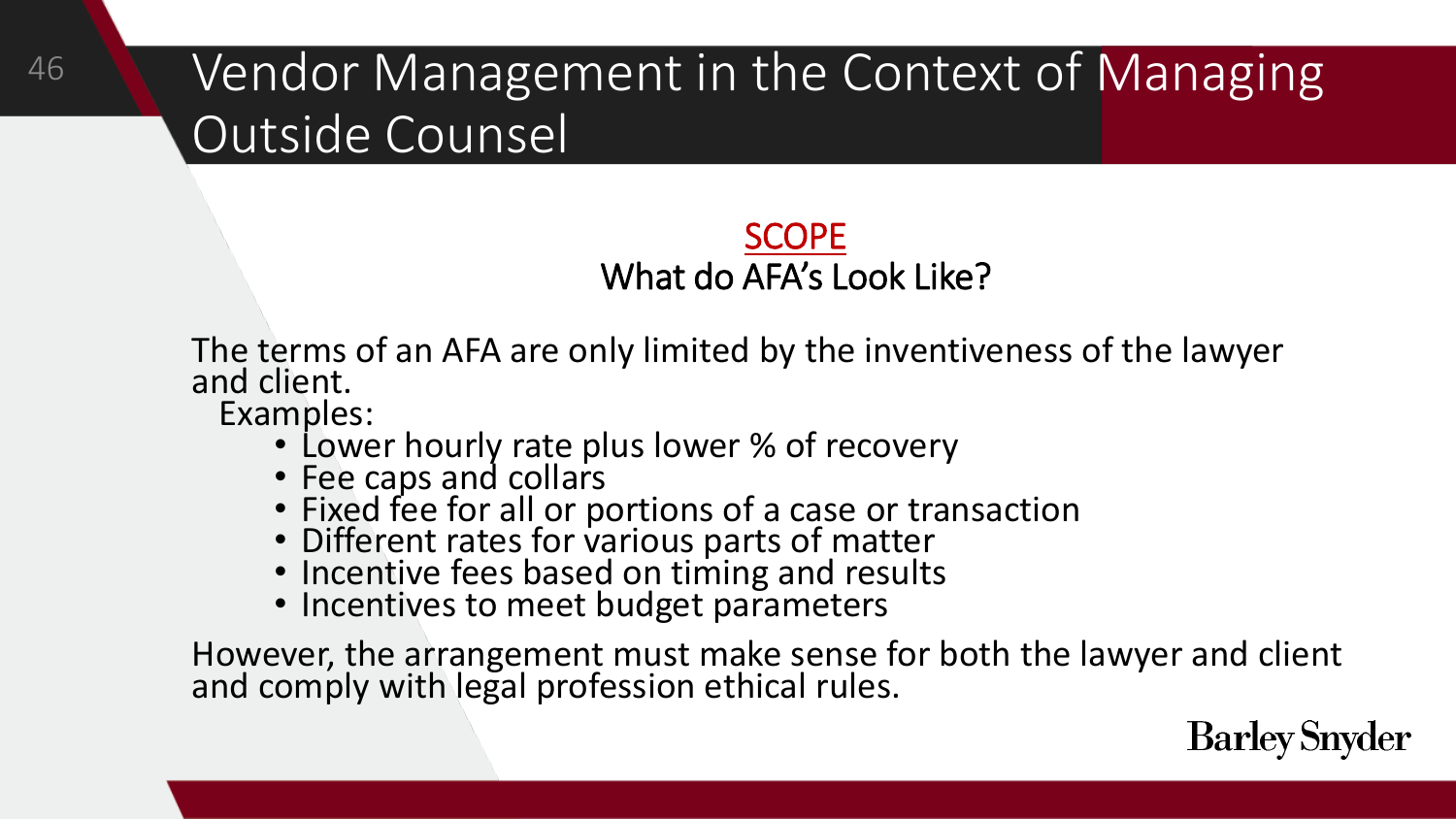47

#### **SCOPE**

Law firms that have been slow to drive efficiencies and effectiveness in their service delivery and management of their "projects" (cases or deals) will have greater difficulty agreeing to an AFA and performing it.

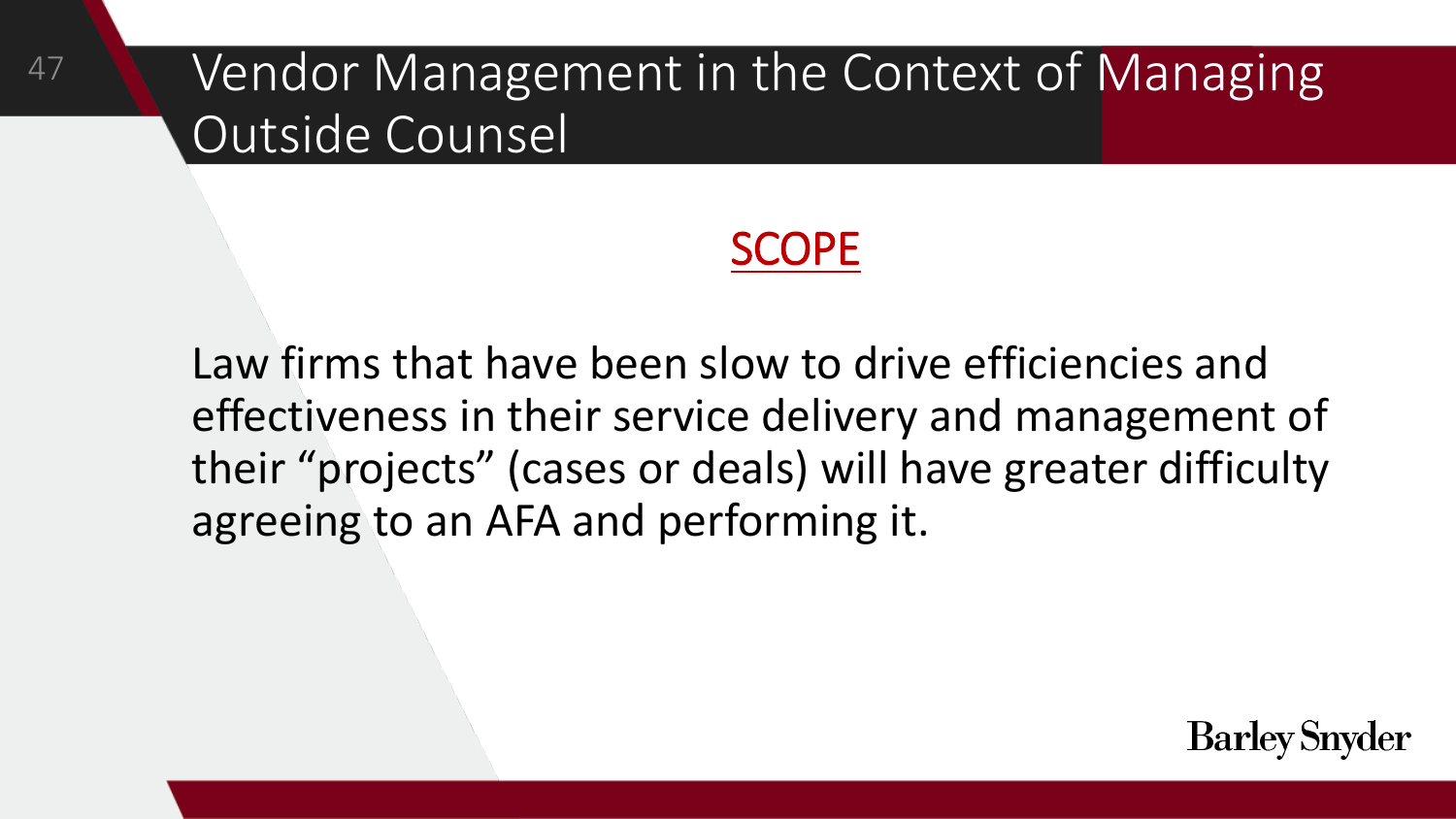#### SCOPE

The fee arrangement, whatever its nature, should be in writing and should incorporate the budgeting and planning aspects described below.

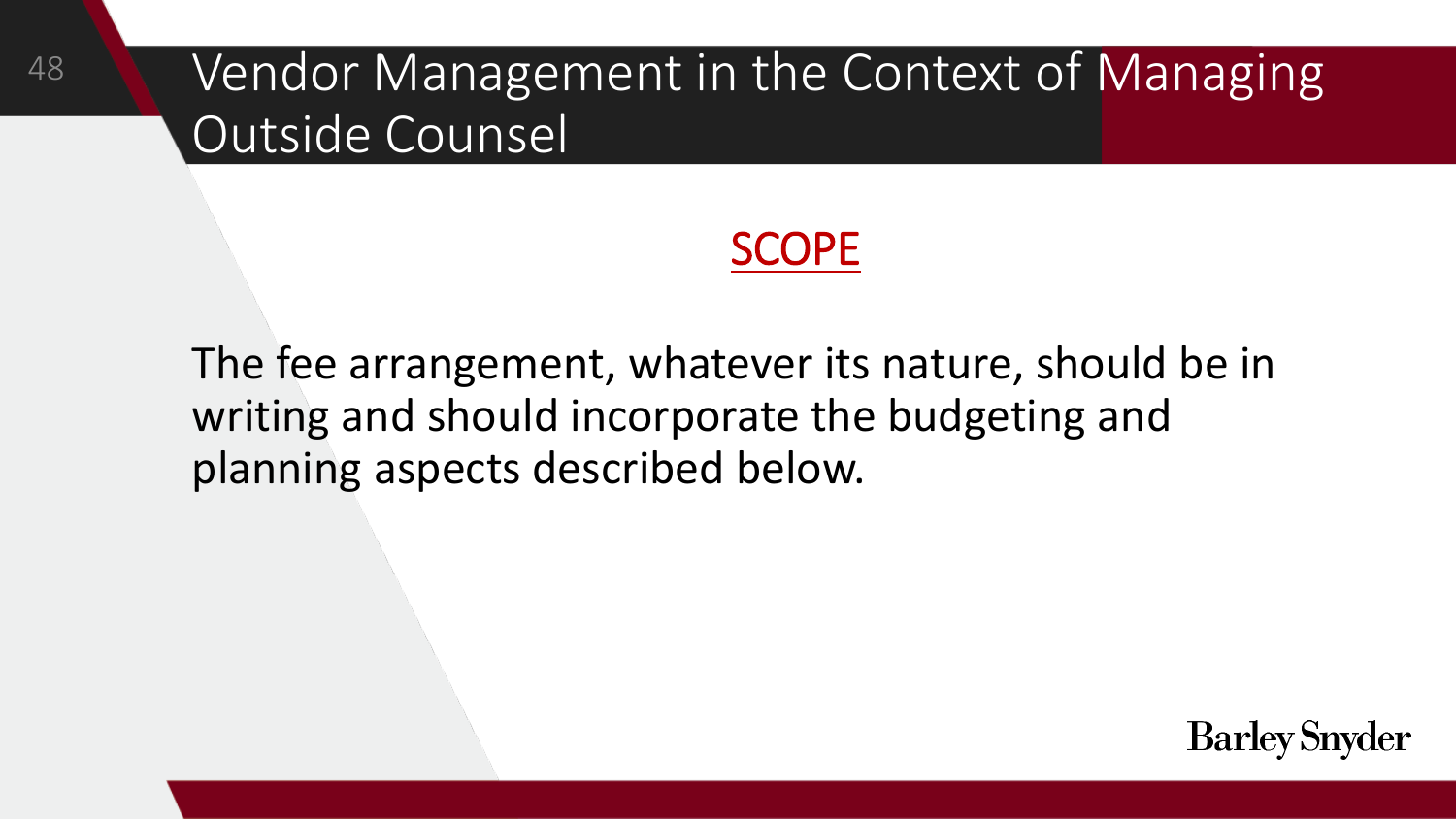#### Matter Budget and Management

Managing cases or transactions against a budget and schedule is not always a familiar concept in the legal world – but it is growing.

Admittedly, legal matters often present both "known unknowns" and "unknown unknowns", requiring subsequent changes in strategy and approach, as well as budget and time line.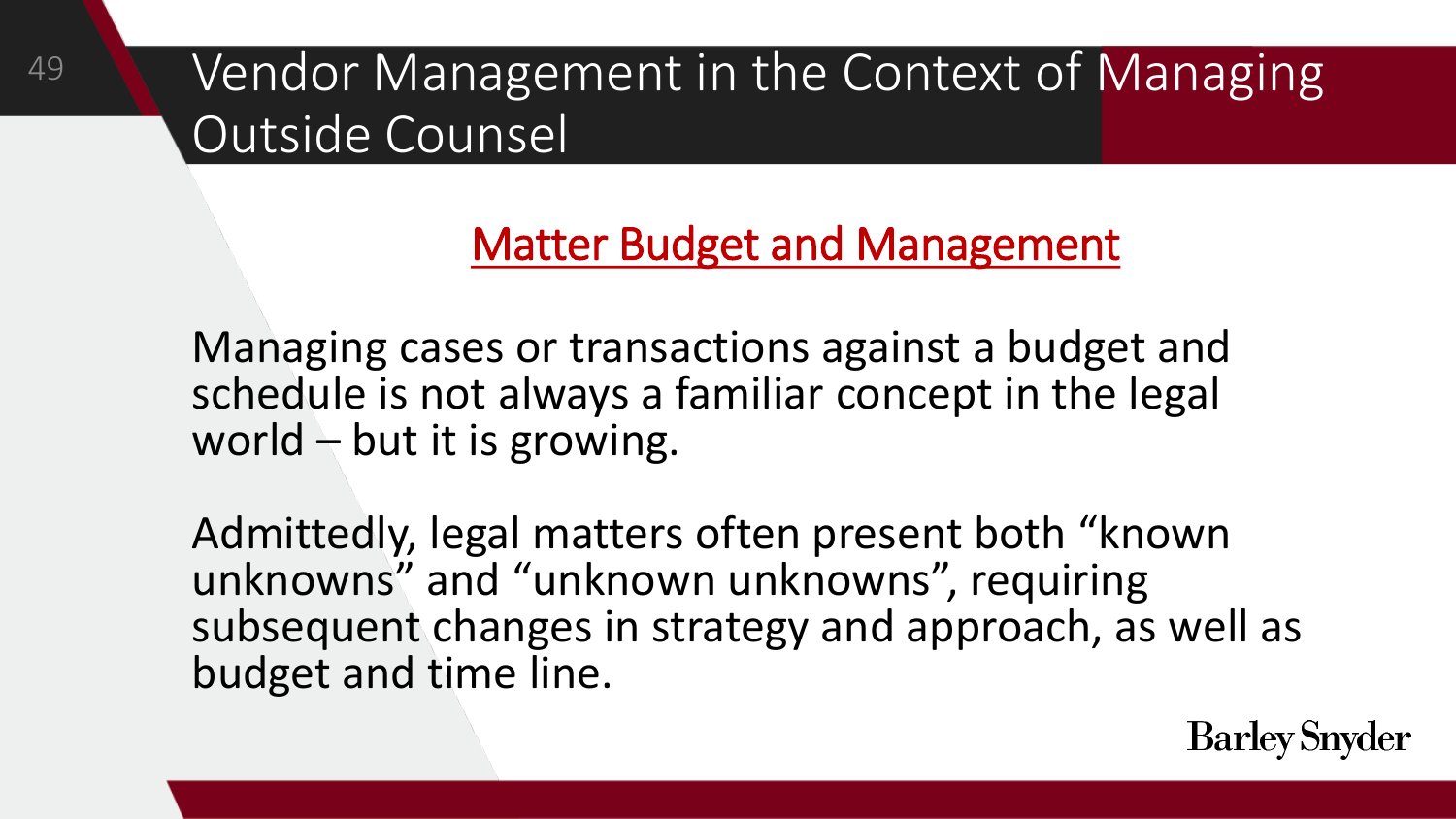#### Matter Budget and Management

However, not unlike a construction project, the owner (client) will want a budget, understanding that the excavators may hit bedrock (or your litigators may encounter stubborn parties), and "change orders" are not unusual.

A budget can take either of two forms:

50

- 1. A firm understanding with "not to exceed" amounts an arrangement likely reflected in the fee arrangement, or
- 2. A budget intended as a guide and management tool to be used jointly by the client and lawyer in managing the matter and making decisions.

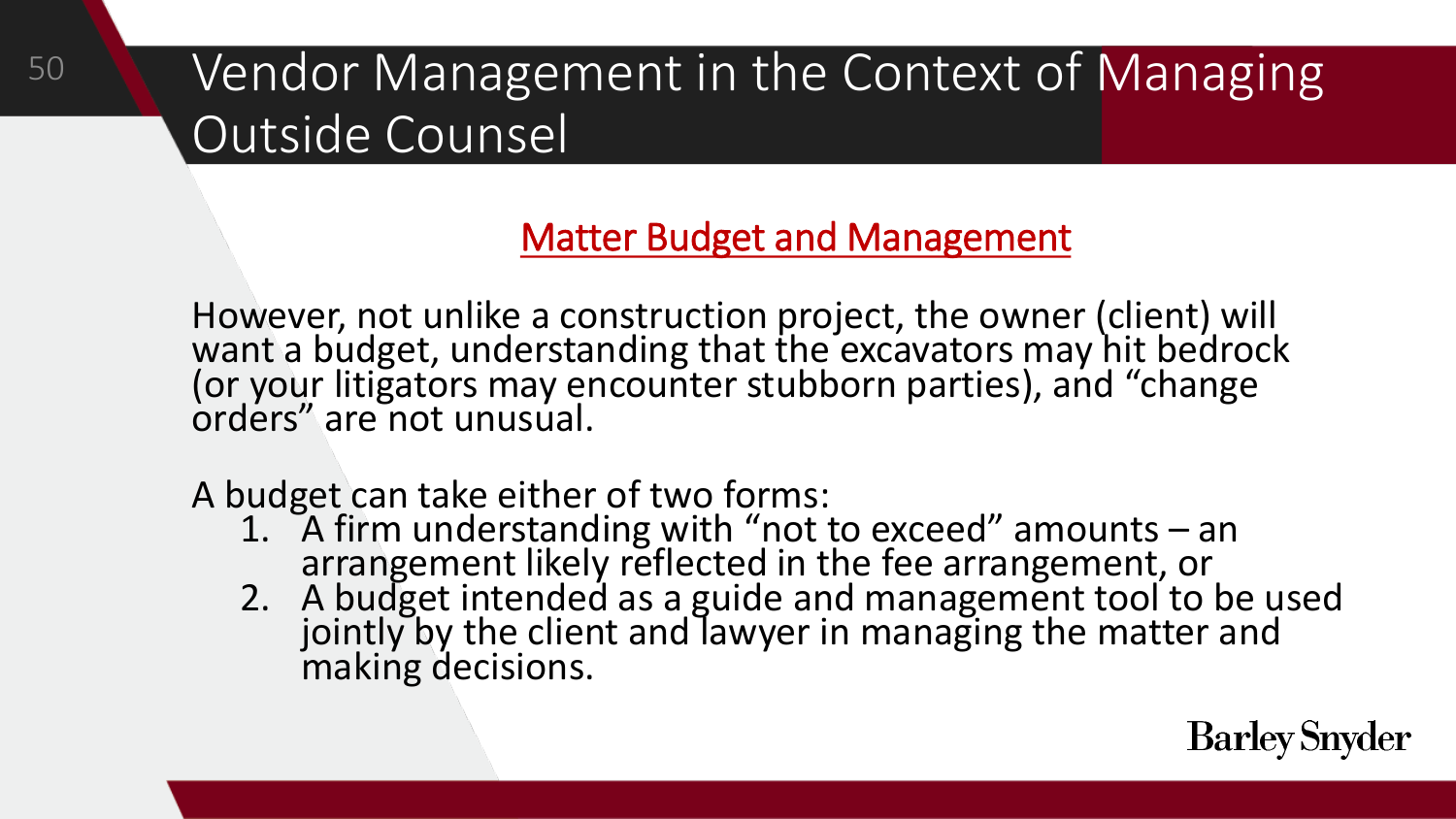51

#### Matter Budget and Management

Many matters do not lend themselves to a "firm" budget. The client and lawyer should have very explicit communication and an agreement on the purpose of and uses for the budget. The primary purpose of the budget in each case is to foster efficiencies, effectiveness and communication. If an additional purpose of the budget is to share the financial risk of the matter (such as a fixed fee in litigation), this should be clearly understood and reflected in the fee agreement. Arrangements involving risk sharing may affect the motivations of the parties (such as when to settle).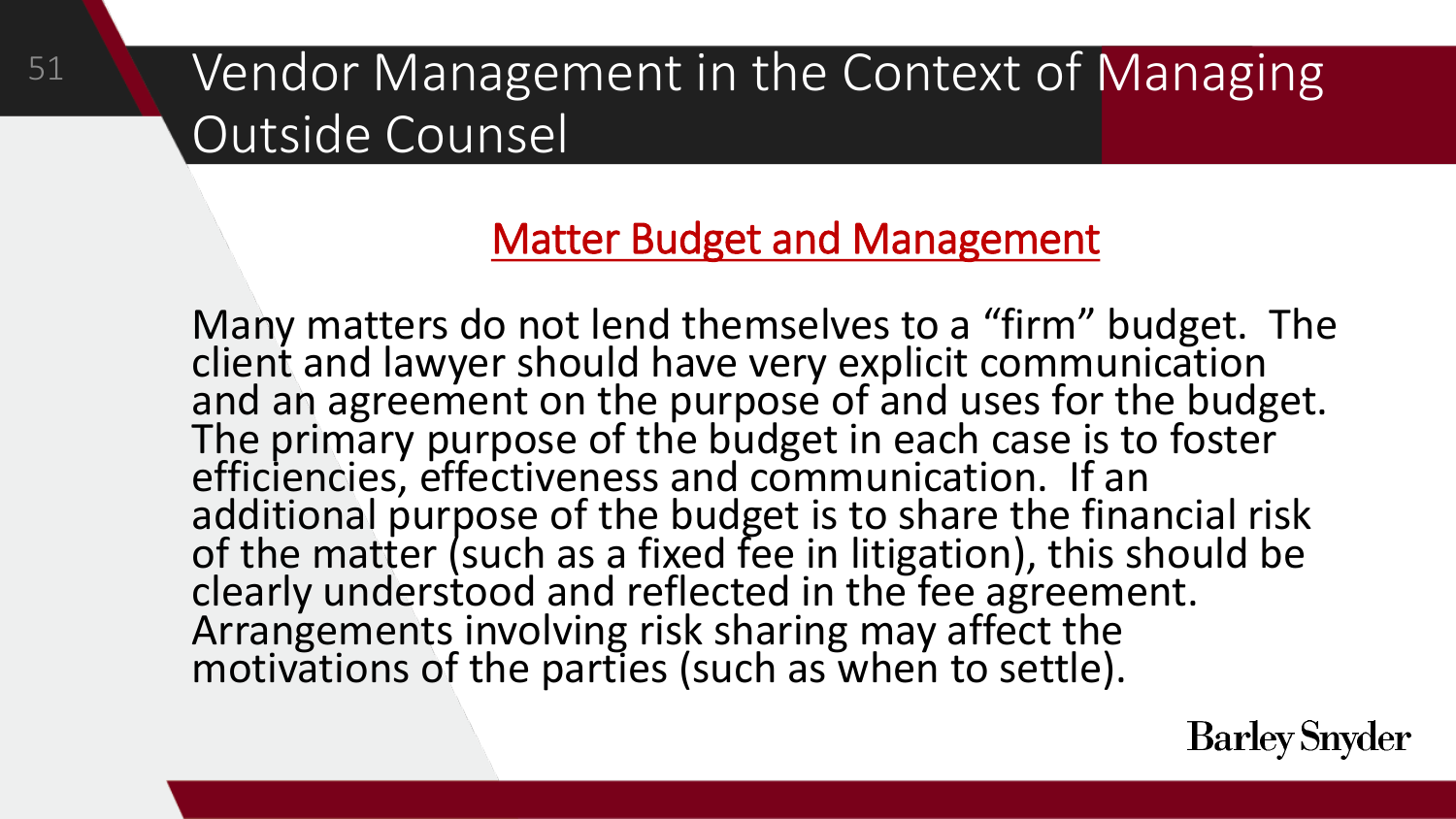52

#### Matter Budget and Management

Interestingly, a majority of our clients continue to find that the traditional "rate x hours" formulation meets their needs . . . despite our offer of alternatives. But this is slowly changing.

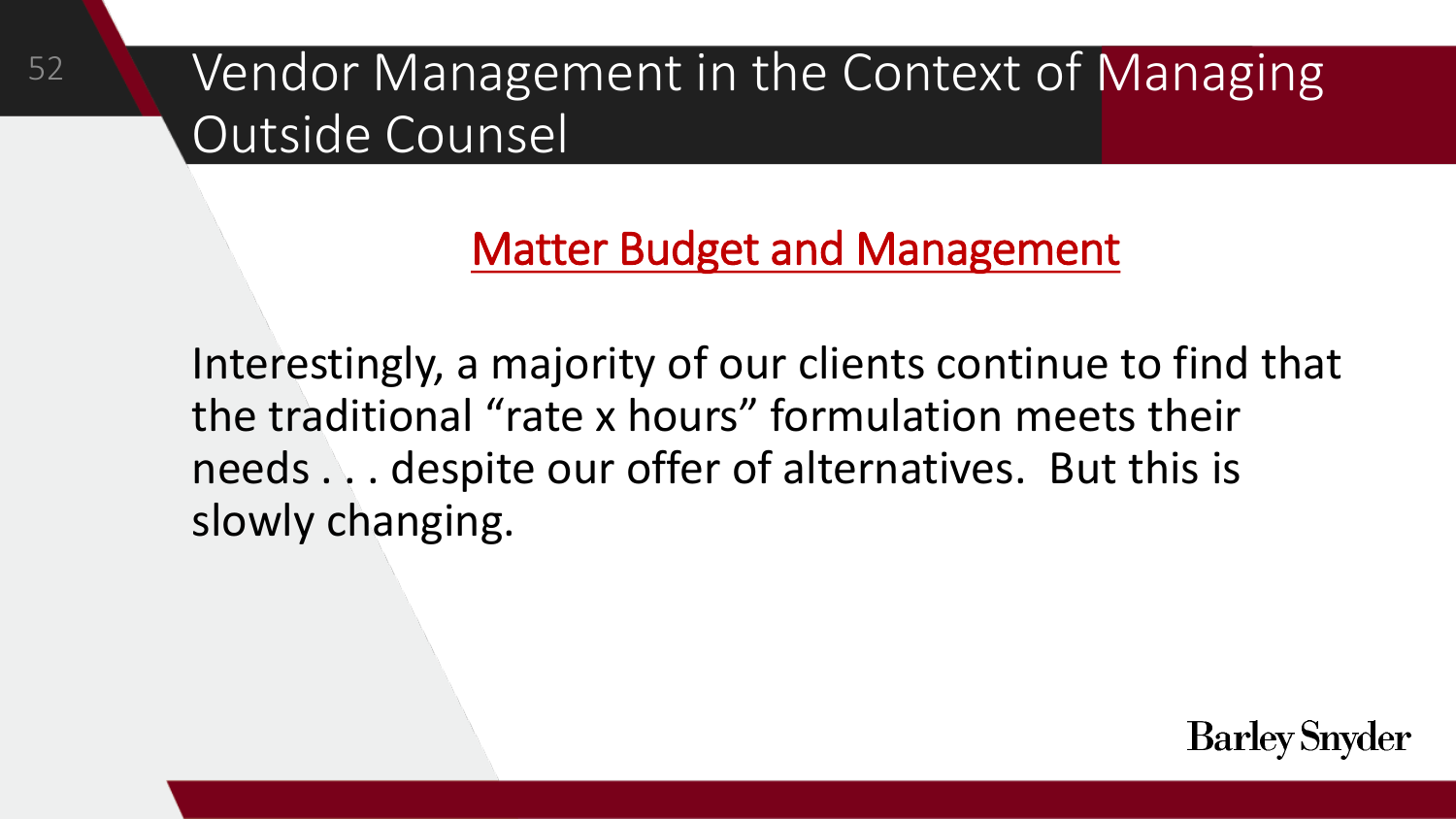53

#### Matter Budget and Management

It will not surprise you that the creation of budgets and work plans generally revolves around breaking the case or matter into phases and tasks and estimating required effort, timing, costs and milestones for each phase and task.

One difference in the legal world may be the inclusion of a number of alternative outcomes and their probability of occurring. In litigation, in particular, this is an important part of any attempt to manage the process (such as creation of a tree diagram).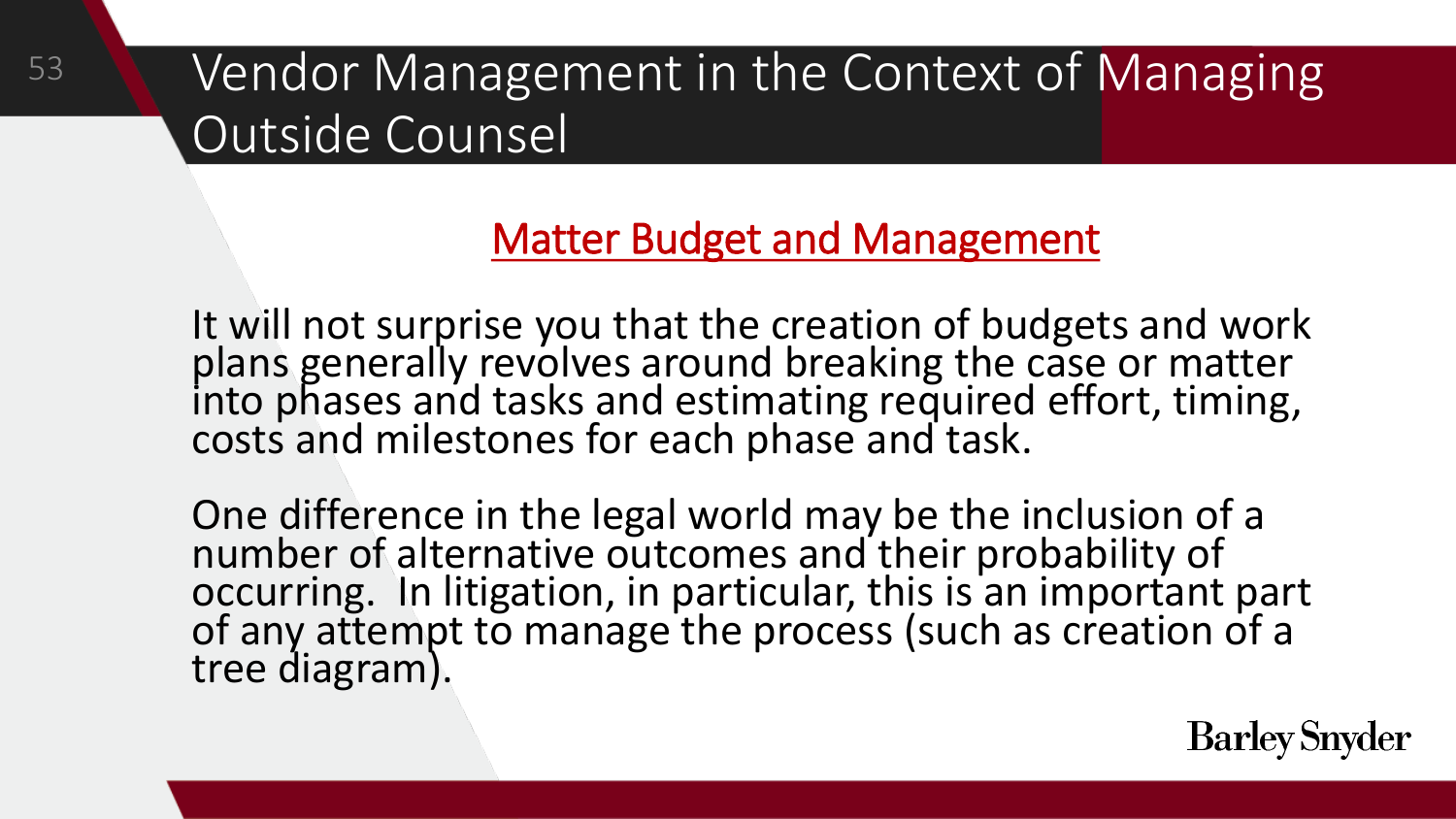#### Matter Budget and Management

The purpose of a budget and project management plan is not merely cost control, but to also manage risk and foster communication.

The client and lawyer should agree to confer regarding the budget and plan. When?

• At regular intervals

54

- When there are major events and needed strategy changes
- When results substantially vary from the budget.

Avoid "scope creep". And if scope changes, it is useful to have specified a "change order" process in the fee agreement.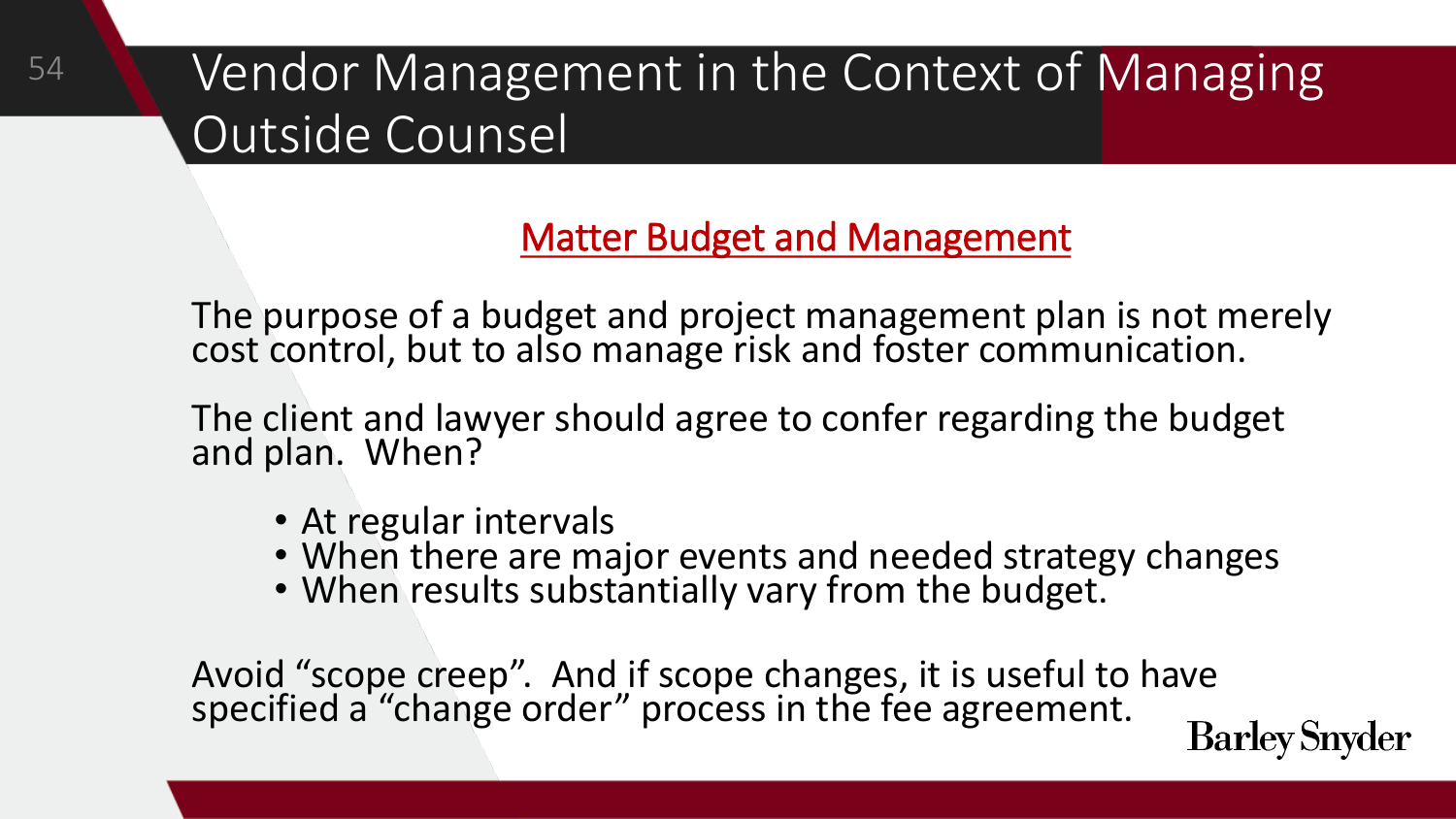55

Communication

Communication is the key to controlling costs and risk and achieving your objectives. Frank communication.

If you agree upon a budget and management plan for your legal matter, also consider including specifics about communication.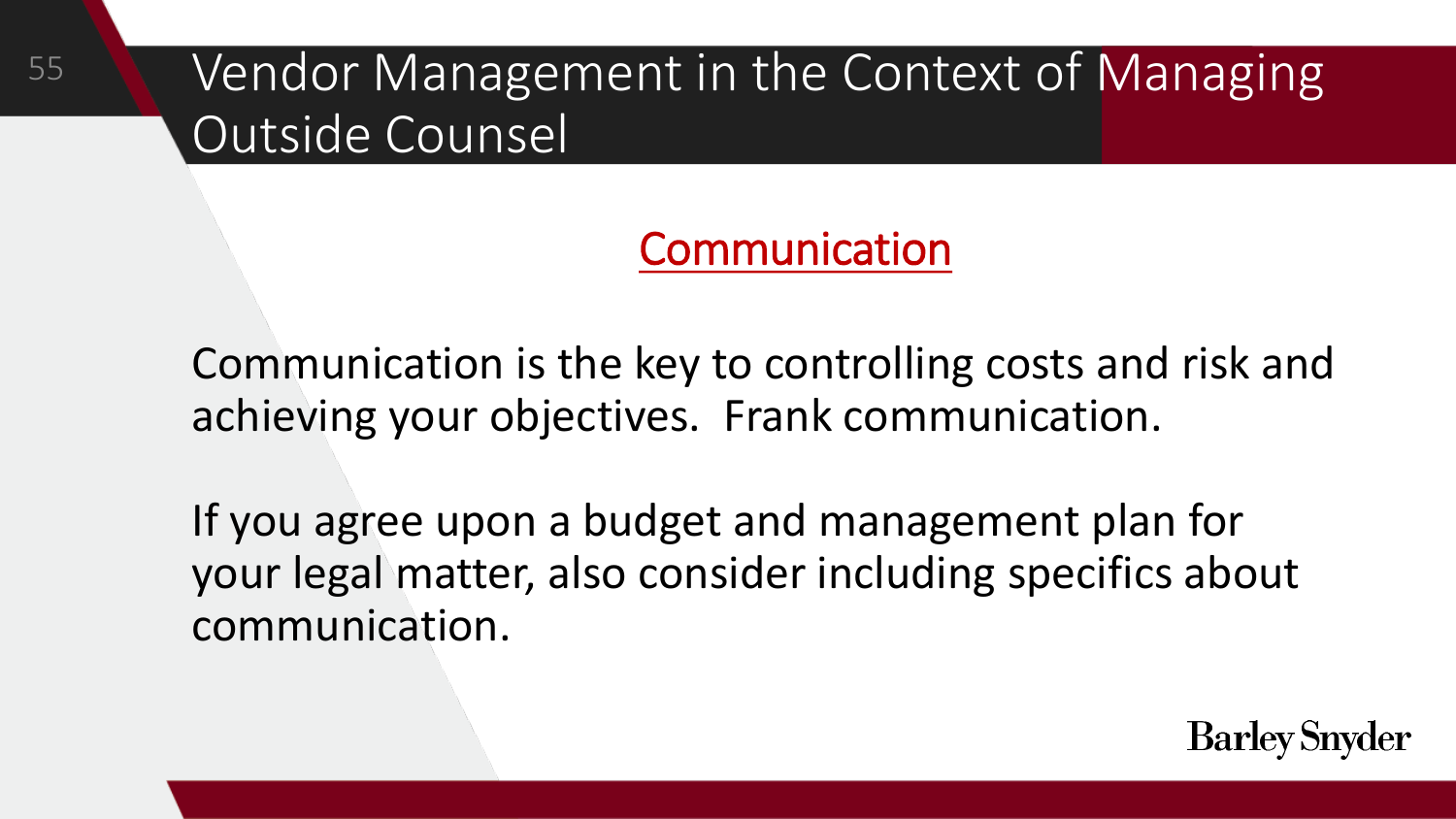#### Communication

#### How?

- 1. Who will communicate?
- 2. When?
- 3. By what means? Email can both help and hurt effective communication.
- 4. Should there be scheduled discussions?
- 5. How often should updates to the budget and plan for the project be discussed? What about "scope" changes? What about "change orders"?
- 6. Are formal reports necessary?
- 7. What sort of discussion should occur when "something big" happens, whether good or bad?